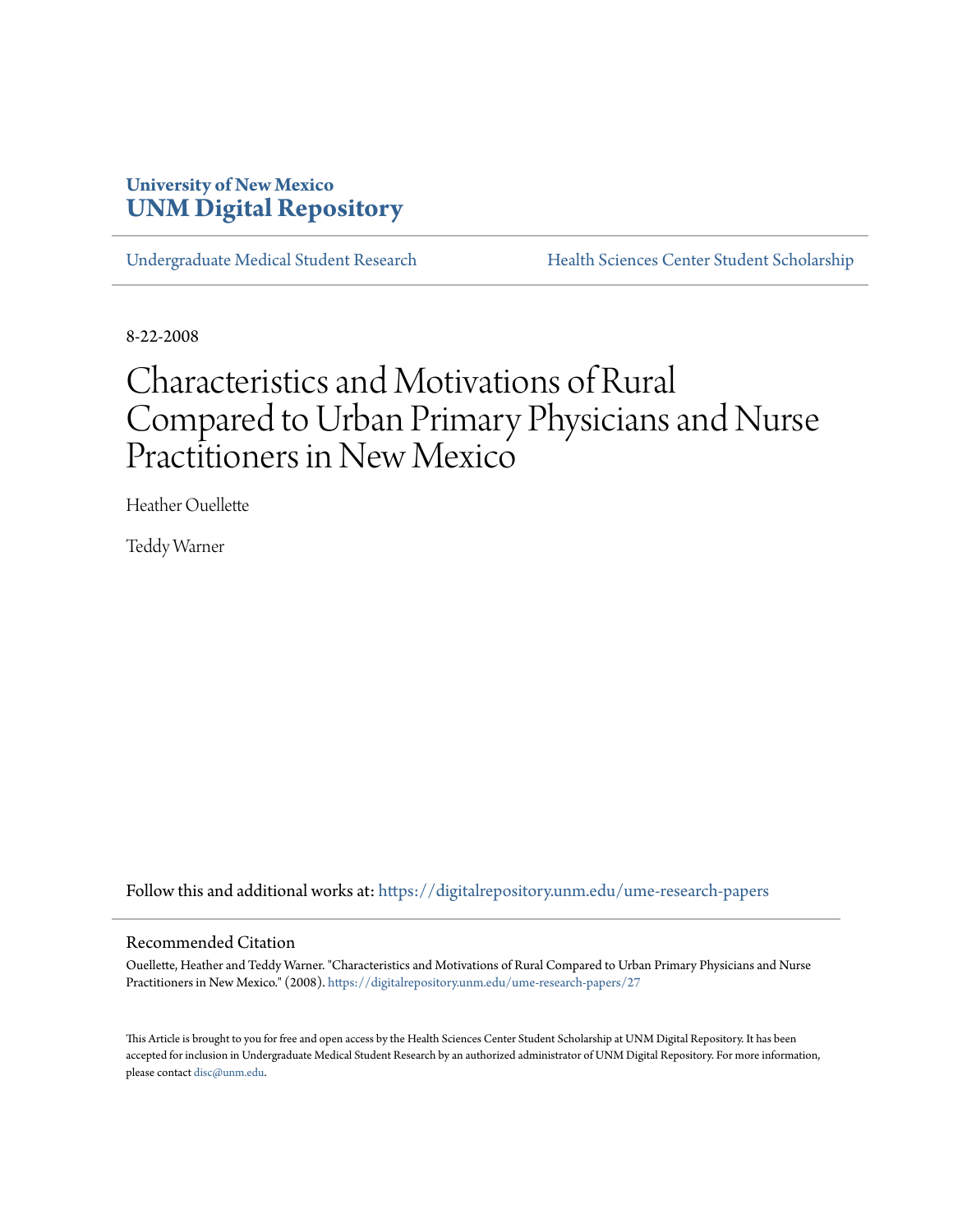# **CHARACTERISTICS AND MOTIVATIONS OF RURAL COMPARED TO URBAN PRIMARY PHYSICIANS AND NURSE PRACTITIONERS IN NEW MEXICO**

Heather L. Ouellette University of New Mexico School of Medicine Albuquerque, New Mexico Class of 2008

Teddy D. Warner, Ph.D. Faculty Mentor Research Associate Professor Dirrector, Empirical Ethics Research Group Department of Family and Community Medicine University of New Mexico School of Medicine Albuquerque, New Mexico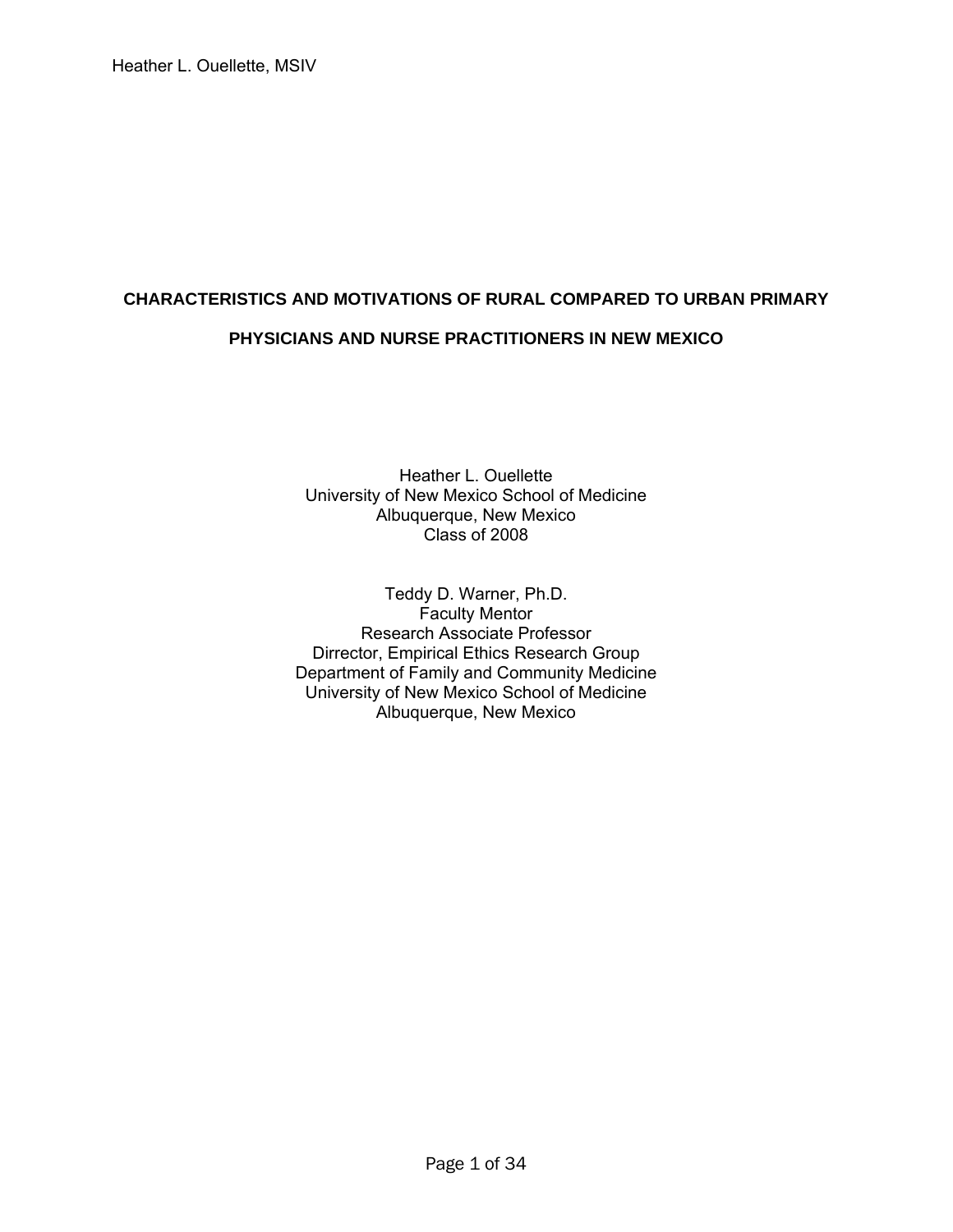#### **ABSTRACT**

**Introduction:** While 20% of Americans live in rural areas, less than 10% of the nations' physicians practice there. In New Mexico, 60% of the population lives in rural communities although only 40% of state's health care workforce can be found there. Federal and state governments, medical schools, and private foundations have all studied and attempted to find ways to train, recruit, and retain more primary care clinicians to rural areas. Many rural recruitment programs are predicated upon older research and investigations involving medical students and physicians from earlier generations. This study attempts to update and determine if there are new or overlooked factors that draw providers to primary care in rural communities. **Methods:** Surveys were sent to 600 primary care physicians and nurse practitioners over the course of Spring and Summer, 2007. Respondents were asked a series of open-ended questions along with rating scaled items about factors and characteristics that drew them to practice in their chosen community. Respondents samples were stratified into rural versus urban and physician versus nurse practitioners. Analysis was aimed at determining significant differences between groups using ANOVA, correlations, and contingency table analysis. **Results:** As expected, rural physicians and nurse practitioners showed different profiles of motivations and characteristics compared to urban providers, and physicians and nurse practitioners showed somewhat different profiles, although these differences ranged from moderate large to small in magnitude. We replicated previous findings that show that providers are more likely to practice in a rural areas if been born, raised, or trained in a rural area. **Conclusions:** This study supports earlier determinations that previous residence or training in rural milieu is associated with later practice in such areas. Modest differences in factors reported by rural compared to urban providers to influence their decisions to select their current practice communities may enable additional insight into provider employment decisions that may enhance the ability to recruit rural providers. However, findings may be unique to New Mexico, given that this state is an underserved state in its entirety.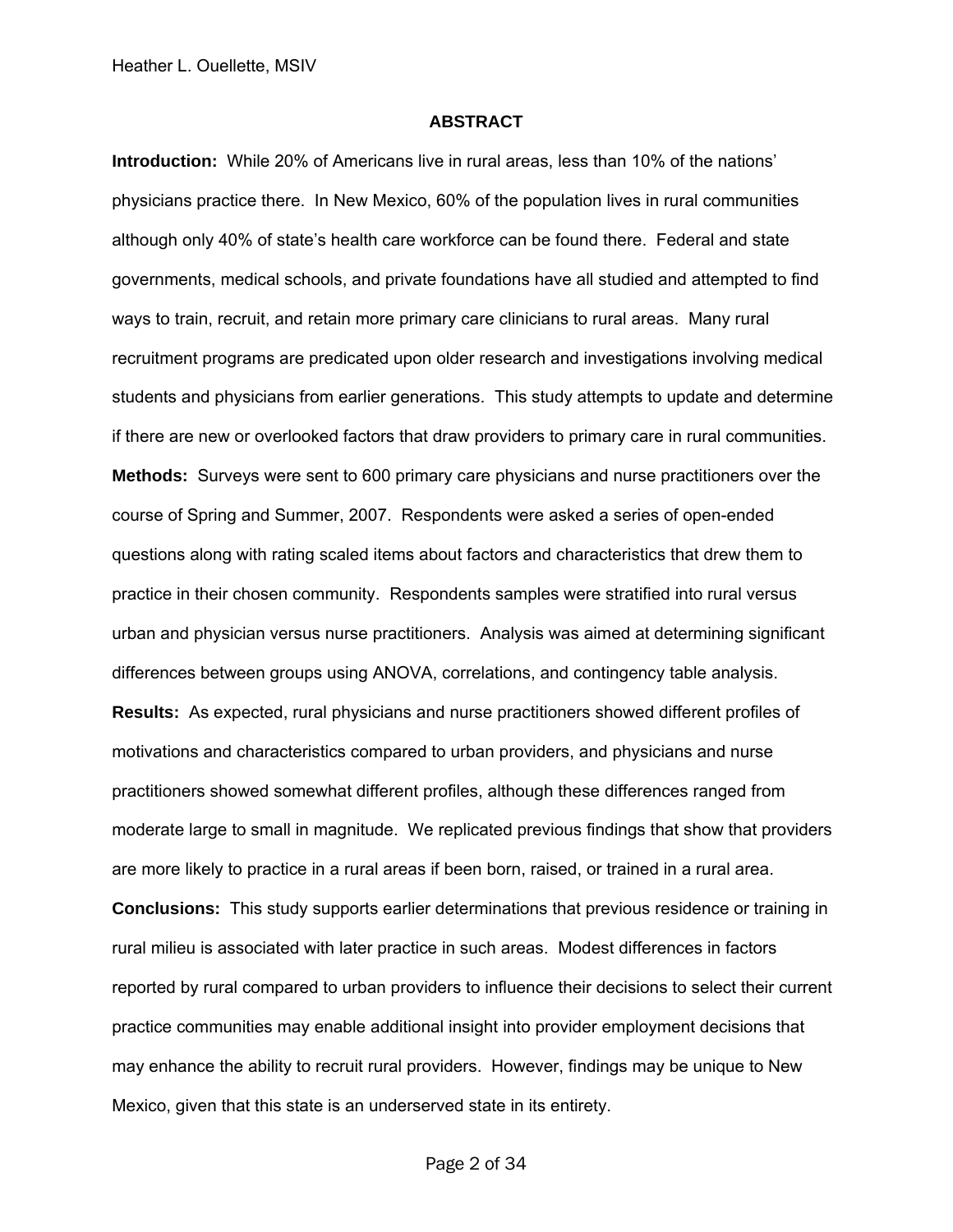#### **INTRODUCTION**

Health care disparities affect rural populations significantly. Access to care stands as a major pathway to wellness. The current maldistribution of physicians and other primary care providers into urban over rural communities lies at the heart of this discussion. Multiple studies and programs attempt to address recruiting and retaining new caregivers to rural areas. However, most studies focus only on the upbringing and training of students and residents and overlook other characteristics as well as overt motivations of clinicians related to the practice locale. The current literature is predicated upon studies of practitioners who were trained predominately before 1985. With more awareness of health disparities between urban and rural consumers and solutions implemented to mitigate them, clinicians in current practice may have chosen to work where they do for very different reasons than their predecessors.

Despite the fact one-fifth of Americans live in rural areas, less than 10% of the nations' physicians practice there. **1,2,3** This fact is especially significant in New Mexico given 60% of the population lives in rural areas while only 40% of the health care workforce practices there. **<sup>4</sup>** Studies have noted that worldwide, rural doctors in industrialized nations work longer hours, have patients of lower socioeconomic status, and rely upon public health subsidies for remuneration more than their urban counterparts. **1,5** The shortage of health practitioners serving nonmetropolitan areas continues to grow. In fact, fewer than 4% of recent medical school graduates intend to practice in a rural or small-town site. **<sup>2</sup>**

Over the years some solutions have been suggested and implemented. The creation of the family medicine specialty in the 1970s was partially intended to curb the chronic shortage of US rural doctors.<sup>7</sup> The thought that family physicians would be more likely to settle and practice in rural settings has since been borne out. A higher percentage of family medicine residents than other types of physicians go on to practice in nonurban communities. $8$  In order to attract more health services to underserved (primarily rural) areas, Congress created the National Health Service Corps (NHSC) in 1971. Federal designation as a Health Professional Shortage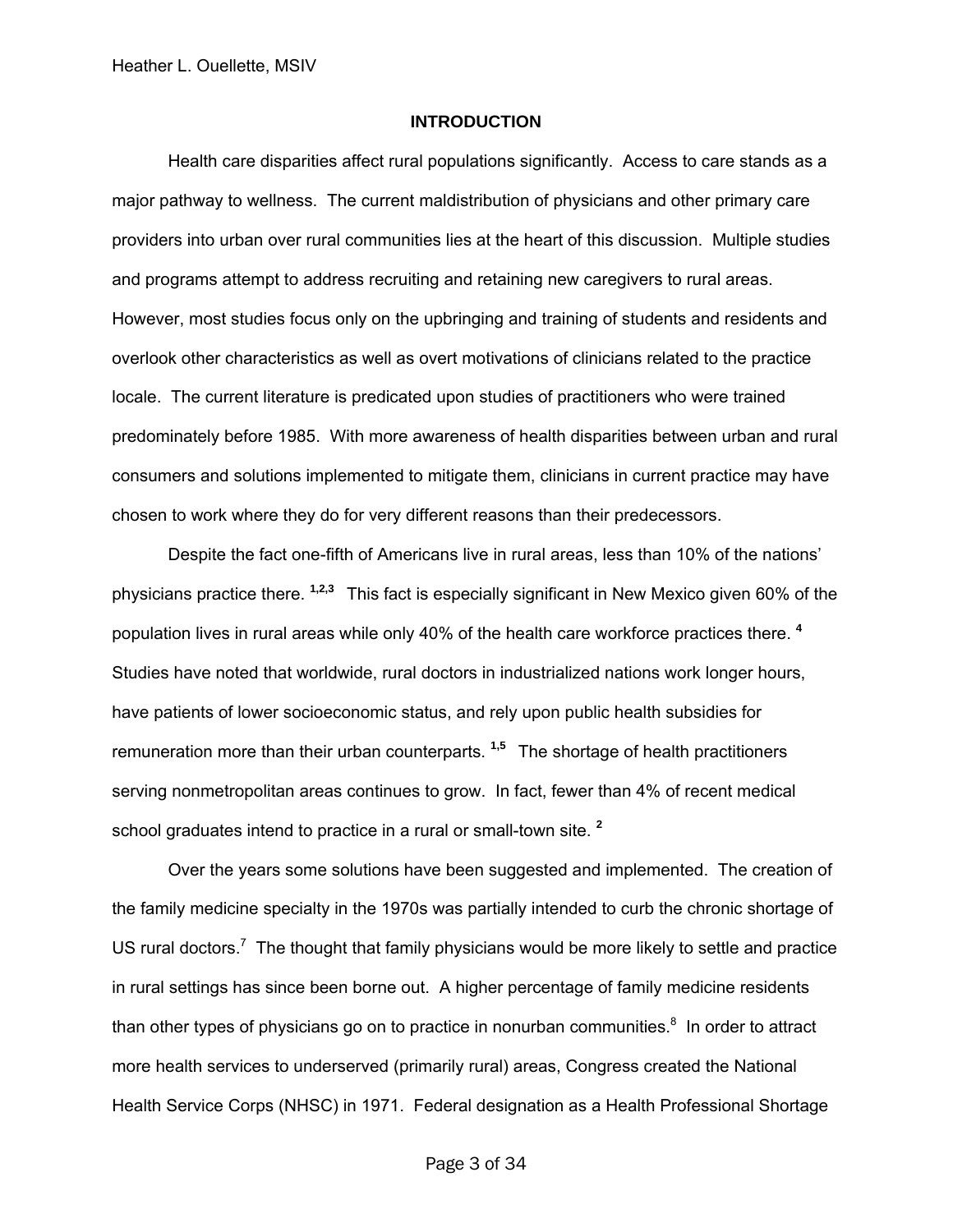Area (HPSA) qualifies a community for federal grant dollars, enhancement of federal insurance reimbursements, and placement of NHSC practitioners. Incentives for physicians and other health care workers to participate in these programs include scholarships and loan repayment in exchange for a service commitment in an HPSA. $1$  Although in the short term the NHSC and similar programs bring physicians to rural practice, keeping these doctors in the community beyond their practice commitment remains challenging.<sup>8</sup>

While the federal government began to address the critical shortage and maldistribution of physicians, some medical schools also implemented their own programs. In 1974, Jefferson Medical College in Philadelphia initiated a specialized educational project that combined selective admissions policy with a focused curriculum to increase the number of family physicians in rural and underserved areas.<sup>9</sup> Over time, the Physician Shortage Area Program (PSAP) has been highly effective in training and retaining physicians to serve rural communities in Pennsylvania. In fact trainees from this program account for 21% of the rural physicians in the state despite representing only 1% of doctors trained there. Additionally, over 87% of PSAP participants remained practicing in rural sites five to ten years after graduation.<sup>3</sup> As of 1999, 54% of graduates from the West Virginia School of Osteopathic Medicine specialized in family practice. 17% of graduates from 1989-1994 practiced in rural areas of the state compared to only 7% of graduates from the state's two allopathic medical schools. This program's mission focuses clearly on family practice and primary care with an emphasis on community service over research to meet its stated mission of educating physicians for rural communities.<sup>10</sup> Similarly, the Australian government in addressing its own inequitable distribution of physicians has financially supported medical schools and medical students with rural backgrounds to effectively increase the number of physicians practicing in nonurban settings.<sup>11</sup>

Another solution to the rural health care provider shortage lies in the use of nurse practitioners (NPs) as primary care providers. Martin states, "NPs are generally well matched for the resources and needs of rural and underserved areas and many choose to practice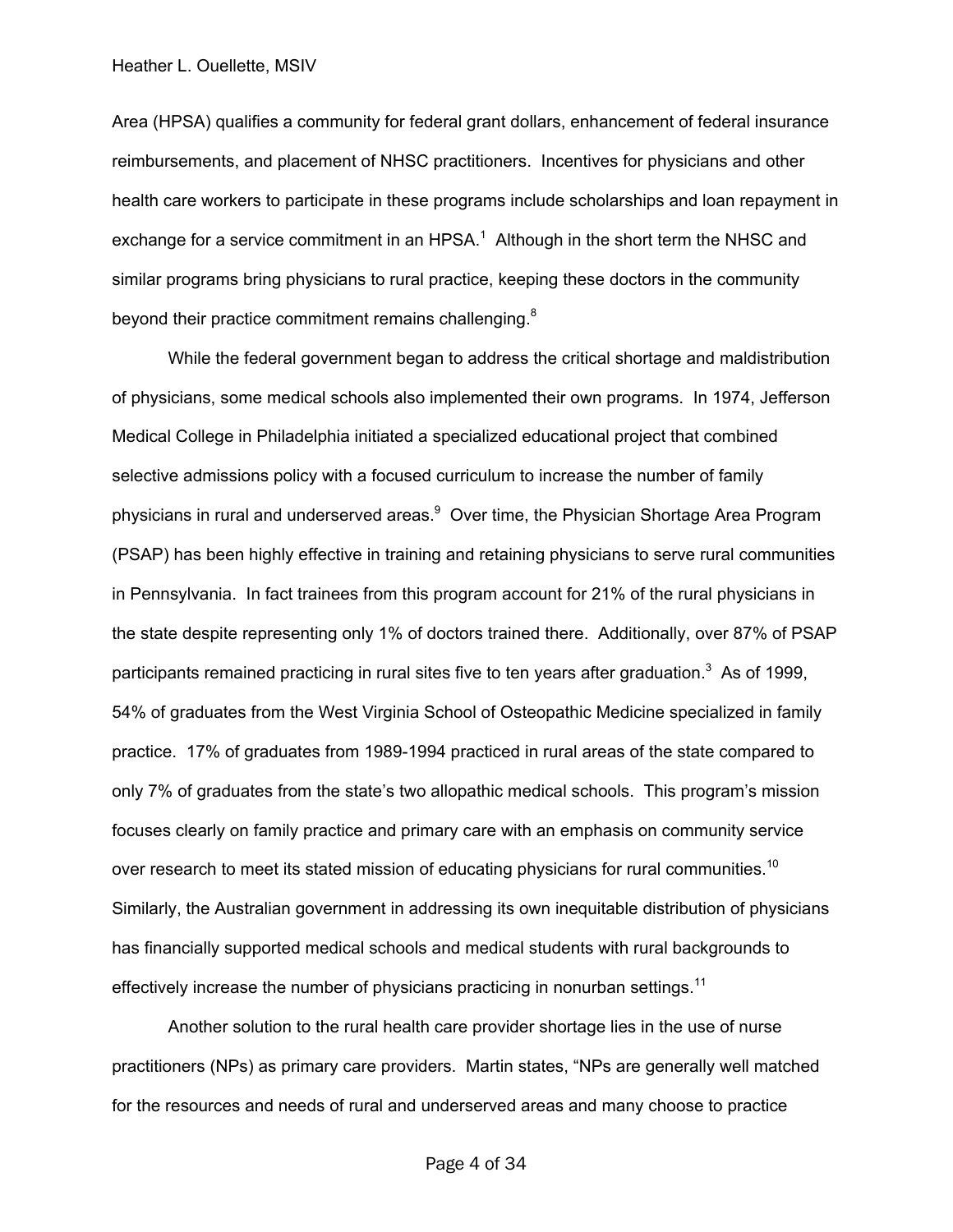there."<sup>13</sup> In a study comparing rural NPs to urban NPs, Martin found that rural NPs are more likely to practice primary care, see a higher number of patients per week, and served the low income, uninsured and underserved.<sup>13</sup> These practice characteristics of rural NPs are very similar to those of rural physicians.<sup>1,5</sup> A recent study of nurse practitioners in Arkansas demonstrated that rural-employed NPs had didactic exposure to rural practice opportunities and engaged in rural practicums while in graduate nursing educations.<sup>14</sup> This finding reinforces similar outcomes regarding physician training. That is, health care education that integrates a rural health component has more graduates who go on to practice in rural areas. $8$  It appears that motivators toward rural practice may be shared by clinicians from different training backgrounds.

Tremendous study and effort have gone into determining predictors that assess entrance to and retention in rural practice. Factors such as medical student upbringing in a rural community, family medicine specialty, and undergraduate or postgraduate medical training in a rural community have all been linked to likelihood of practice in a rural setting.<sup>2,3,4,8,15,16</sup> Many medical schools in states with a high number of citizens living in rural areas preferentially recruit and admit students from that state and from rural communities, in particular, in order to reduce the shortage of rural medical practitioners. Current admissions policies at the University of New Mexico (UNM) School of Medicine give some preference to New Mexico residents since evidence shows recruitment of applicants with a rural background tends to increase later recruitment to rural practice.<sup>8</sup> In the UNM Health Science Center's Twenty Year Vision, one programmatic goal is to "advance innovative plans to increase University of New Mexico School of Medicine class size to address the statewide physician shortages".<sup>17</sup> The newly created BA/MD program, which will increase class enrollment to 100, pushes back recruitment to the high school level. The thought process is that the earlier students are recruited to service, the more likely it is they will remain in the state.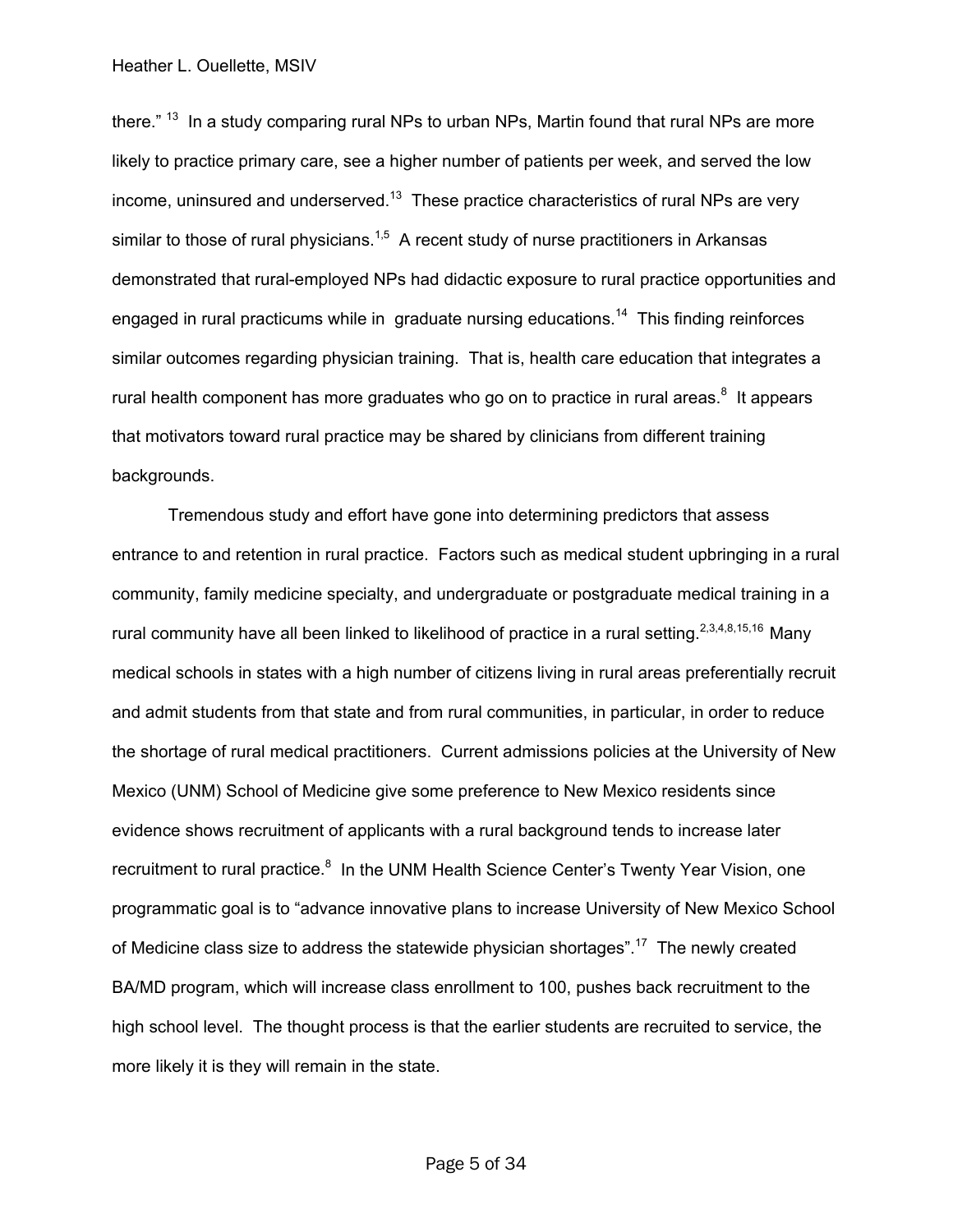The vast majority of the previously cited programs and studies look at factors that affect *student* choice toward practice area. The dearth of studies that look specifically at primary care providers currently practicing in rural areas stands as a glaring oversight in understanding how to train and recruit to the underserved, nonurban setting. The current literature that does look specifically at practitioners rather than students is predicated upon studies of clinicians who were trained predominately before 1985. With changes in primary care curriculum and intensified interest in training rural clinicians, along with attrition due to retirement, the newer generation of clinicians may well be motivated by factors that have not been investigated to this point. For example, particular characteristics of rural communities, such as community cohesiveness, isolation from urban areas, quality of community life, and other features that distinguish rural from non-rural areas may well be factors that attract providers to smaller communities in New Mexico. Undoubtedly, certain features of urban health care and living are likely to attract other types of providers to areas such as the Albuquerque metropolitan area, Santa Fe, and Las Cruces. Access to cultural and entertainment venues, availability of educational resources, greater employment opportunities for spouses or partners, and so on, may appeal more strongly to certain providers. This study asks about and explores those factors, experiences, and underlying motivators that drew current rural health care providers to the communities they serve, whether rural or urban. We ask about specific characteristics and motivators of both physicians and nurse practitioners providing primary care to communities in New Mexico. By surveying clinicians in current practice, we hope to determine which factors may predict or draw primary care practitioners to rural versus urban areas.

#### **METHODOLOGY**

#### **Participant Population and Study Rationale**

 This project was designed to examine motivators and characteristics of primary care providers working in the state of New Mexico to identify differences between rural versus urban clinicians. Given the broader scope of practice and prescriptive power afforded nurse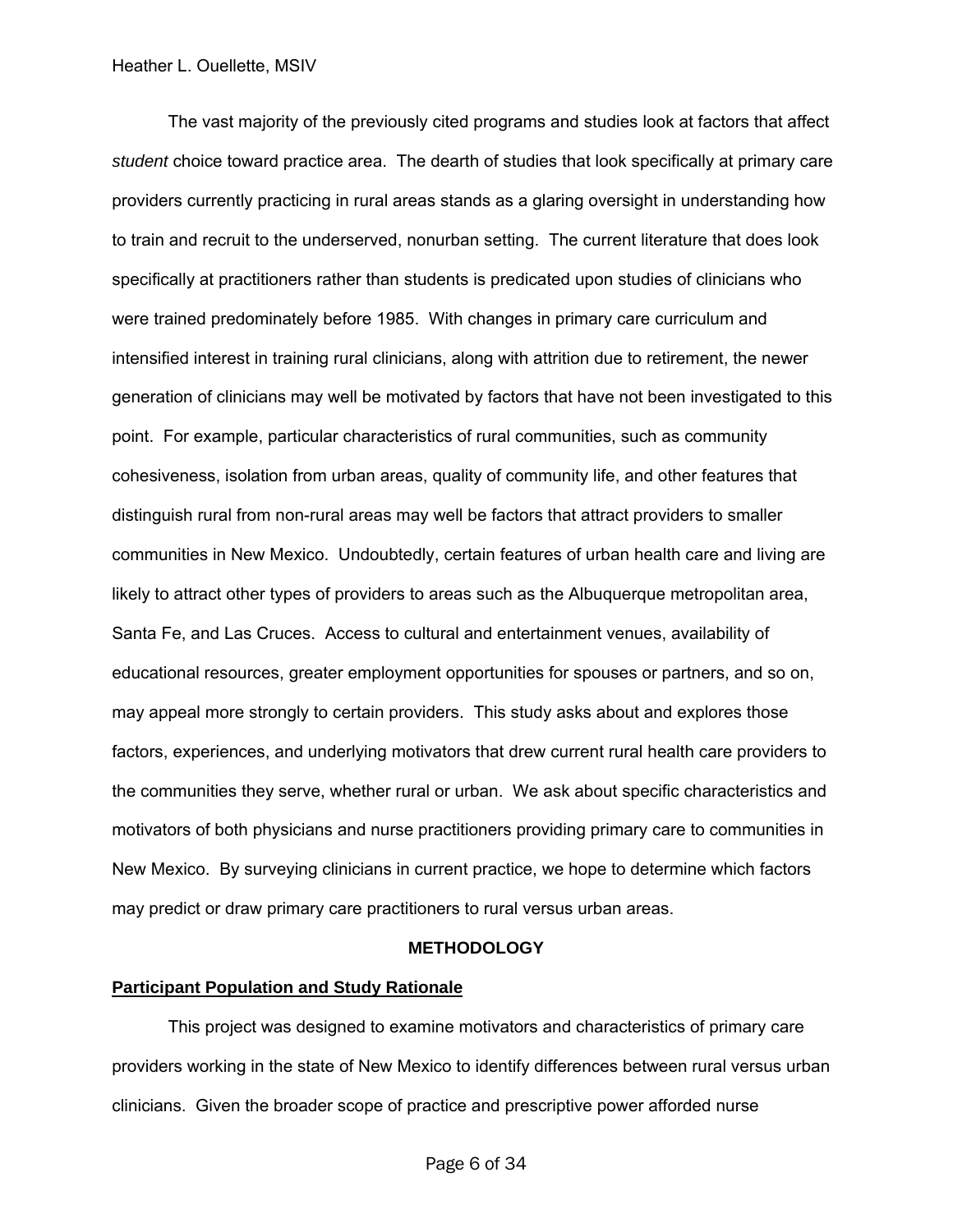practitioners within the state, we decided to include nurse practitioners along with primary care physicians. However, due to the limited resources available for the study, we elected not to include physician assistants in this preliminary study. We included two different groups of providers to test the generalizability of our findings. We posited the following questions:

- 1. Do rural physicians and nurse practitioners in New Mexico have characteristics besides rural upbringing and/or family medicine training in a rural milieu that distinguish them from urban physicians and nurse practitioners?
- 2. Do rural physicians and nurse practitioners in New Mexico have reasons or motivations for practicing in a rural milieu that distinguish them from urban physicians and nurse practitioners?

We determined that we would include only primary care providers who had practiced in their current practice community at least half time for at least the previous 12 months. This was done to be sure that we only surveyed providers who had some meaningful level of practice experience in their current communities and as primary care providers.

#### **Survey Development**

The primary data collection instrument was a 70-item questionnaire based upon previous research that examined characteristics of and motivators that may prompt clinicians to practice in rural areas in contrast to urban areas. In addition, the present investigators added numerous items that do not appear in the published literature on this topic that were conceived as potential characteristics or motivators that might predict rural vs. urban employment. The questionnaire was fully drafted initially by the student researcher under the supervision of the research mentor and was iteratively revised several times over a few months. The survey questions consisted of a combination of rating scaled items and open-ended questions. The survey underwent several additional revisions after review by two consulting researchers and further revisions after piloting with a rural physician and nurse practitioner.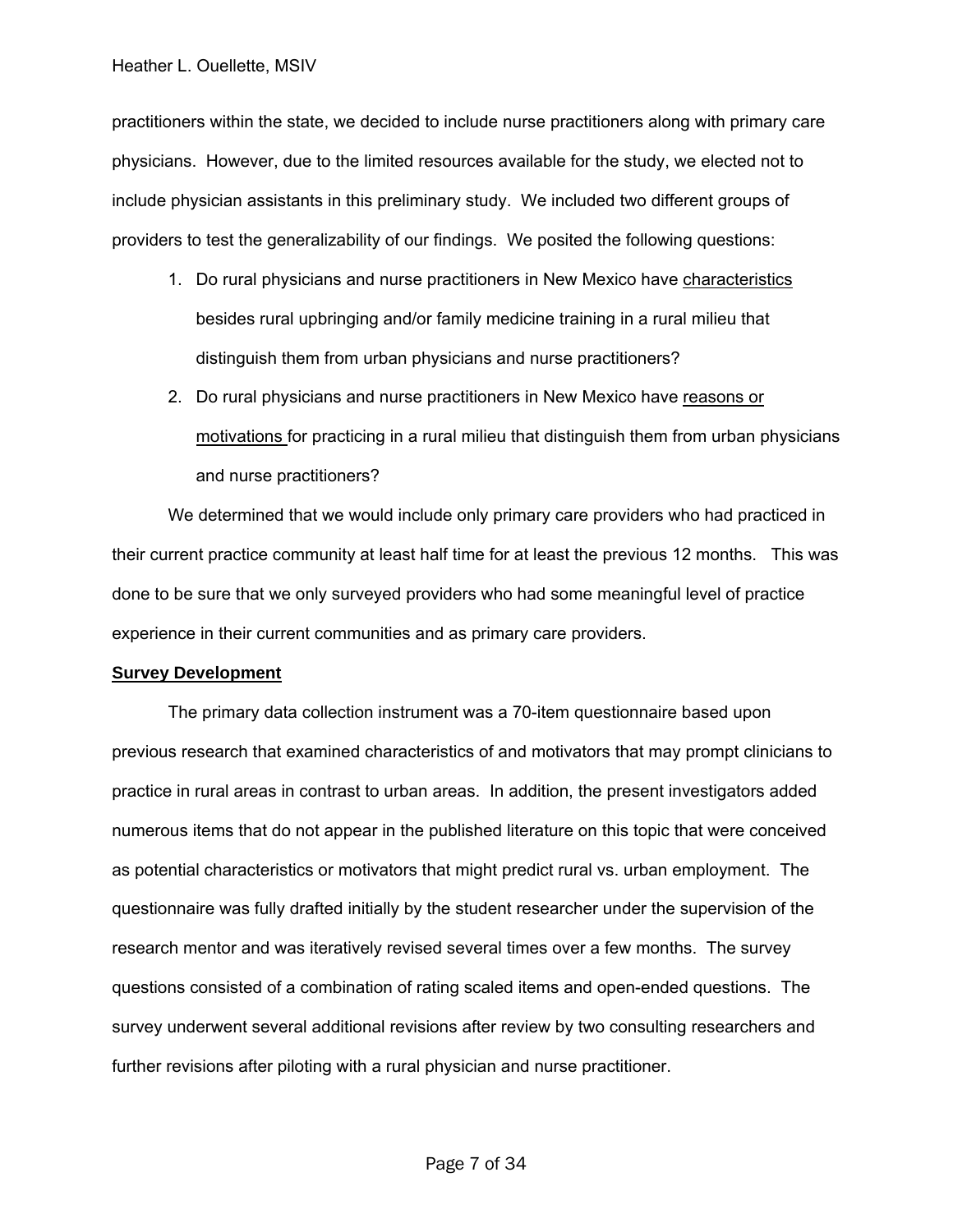#### **Survey Questions**

The survey remained identical for physicians and nurse practitioners, although questions 11, 12, and 26 were reworded slightly changing "nursing/NP training" to "residency training" and "nursing school" to "medical school" as appropriate for clinician type. The questionnaire focused on a wide range of background characteristics beyond the standard few "demographic" characteristics usually asked about in surveys, training milieu, and a variety of factors that may have influenced practitioner decisions toward practice community. It was designed to take less than 10 minutes to complete in order to minimize respondent burden and to maximize response rate.

The first six questions asked for age, gender, ethnicity, marital status, family size. Training milieu questions asked about undergraduate and graduate/professional degrees, universities attended, time in training and research participation, community service, and rural rotation participation while in health care training. Also included were questions about occupation and education level of spouses and parents, along with queries about time spent abroad and in rural areas. We also asked clinicians to indicate the main reasons that led to their decision to become a practitioner, affording respondents the opportunity to evaluate and express their motivations for becoming clinicians in their own words.

The survey asked with 7-point rating scales (from 1="not at all" to 7="very much") how much 24 factors influenced respondent decisions to come to their current practice community. In addition, the survey asked with the same 7-point rating scales how much 12 factors may have drawn them to their current practice community itself. Practice characteristics such as access to adequate resources, ability to care for those with or without insurance, and control over time management issues were among the major influences examined. Community factors such as safety, cultural and outdoor activities, and identification with the community and/or its members were part of the 12 factor *draw to practice community* section. Respondents were give another open-ended question to describe any factors that drew them to the community or practice that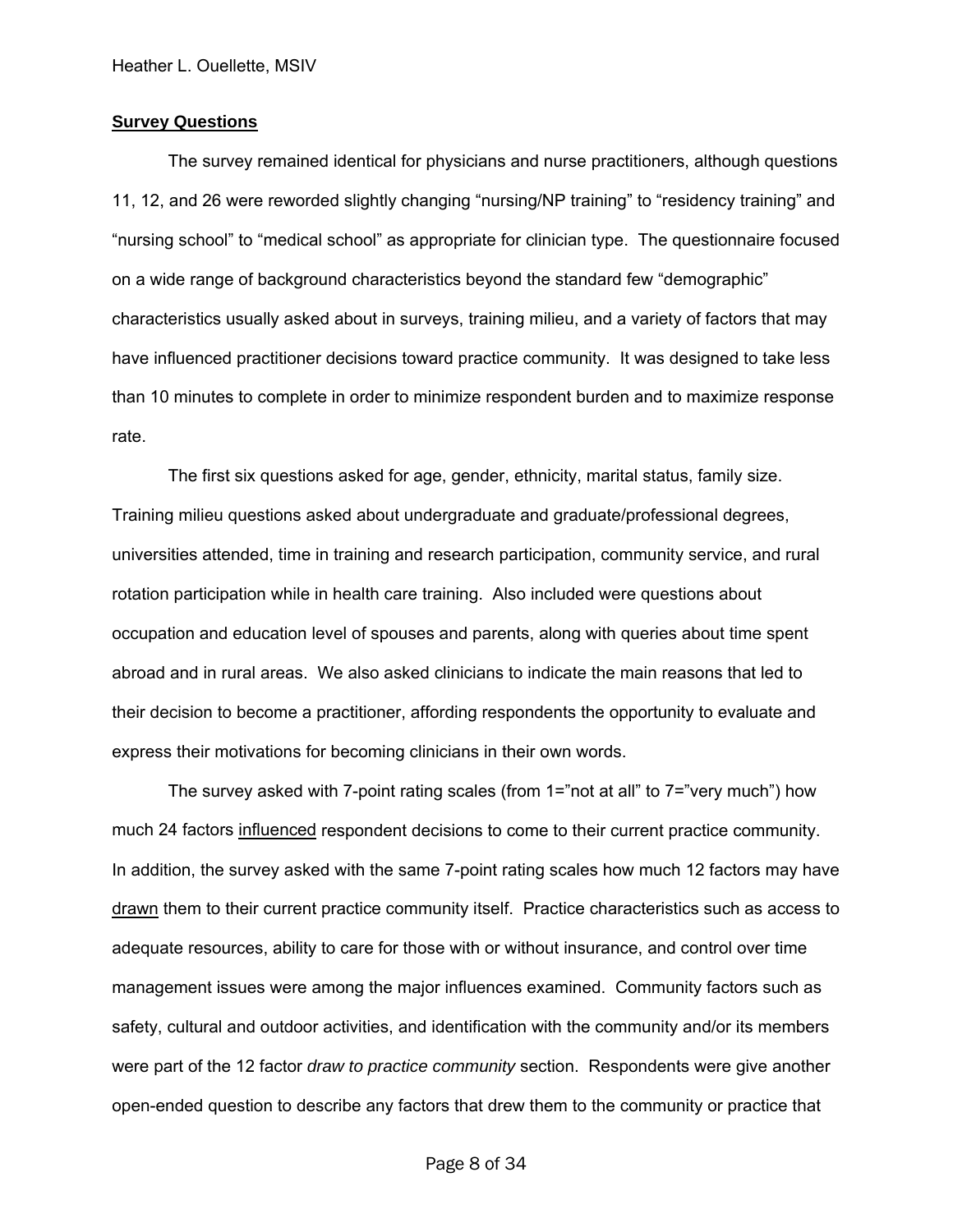had not been addressed in the preceding scaled questions. The final segment of the questionnaire included five rating scaled queries asking about attitudes toward being a health care provider, preparation to interact within the chosen community, and the amount of debt accumulated after completion of training. The full survey is attached.

#### **Survey Sampling**

Primary care providers were identified using publicly available rosters obtained through the New Mexico Board of Medicine and Board of Nursing. Prior to recruitment, the University of New Mexico School of Medicine Student Research Committee and the UNM Health Sciences Center Human Research Review Committee (HRRC) approved this project. Four cohorts were identified: physicians with rural licensure addresses, physicians with urban licensure addresses, nurse practitioners with rural licensure addresses, and nurse practitioners with urban licensure addresses. Urban designation was given to clinicians whose licensure locale fell in the Albuquerque metropolitan area, Santa Fe, or Las Cruces. The Albuquerque area included Albuquerque proper, Bernalillo, Rio Rancho, Placitas, Corrales, Tijeras, Cedar Crest, and Sandia Park. Practitioners with licensure addresses in all other areas of New Mexico were designated as rural. We assigned primary care designation to the practice areas of Family Medicine, General Practice, Internal Medicine, Pediatrics, and Obstetrics and Gynecology. Physicians with licenses in primary care with or without board certification within that area were included in our randomization. Physicians working in non-primary care subspecialties within these categories or other specialties with were excluded. All nurse practitioners were assumed to be primary care. A question on the survey asked in which community the provider currently practices. That question was used based on the above described rural vs. urban community categories whether providers were classified as rural or urban practitioners for the purposes of data analysis for this study.

The physician licensure list of 4233 names was divided along rural versus urban lines. This initial division allowed for a list of 3087 urban physicians and a list of 1146 rural physicians.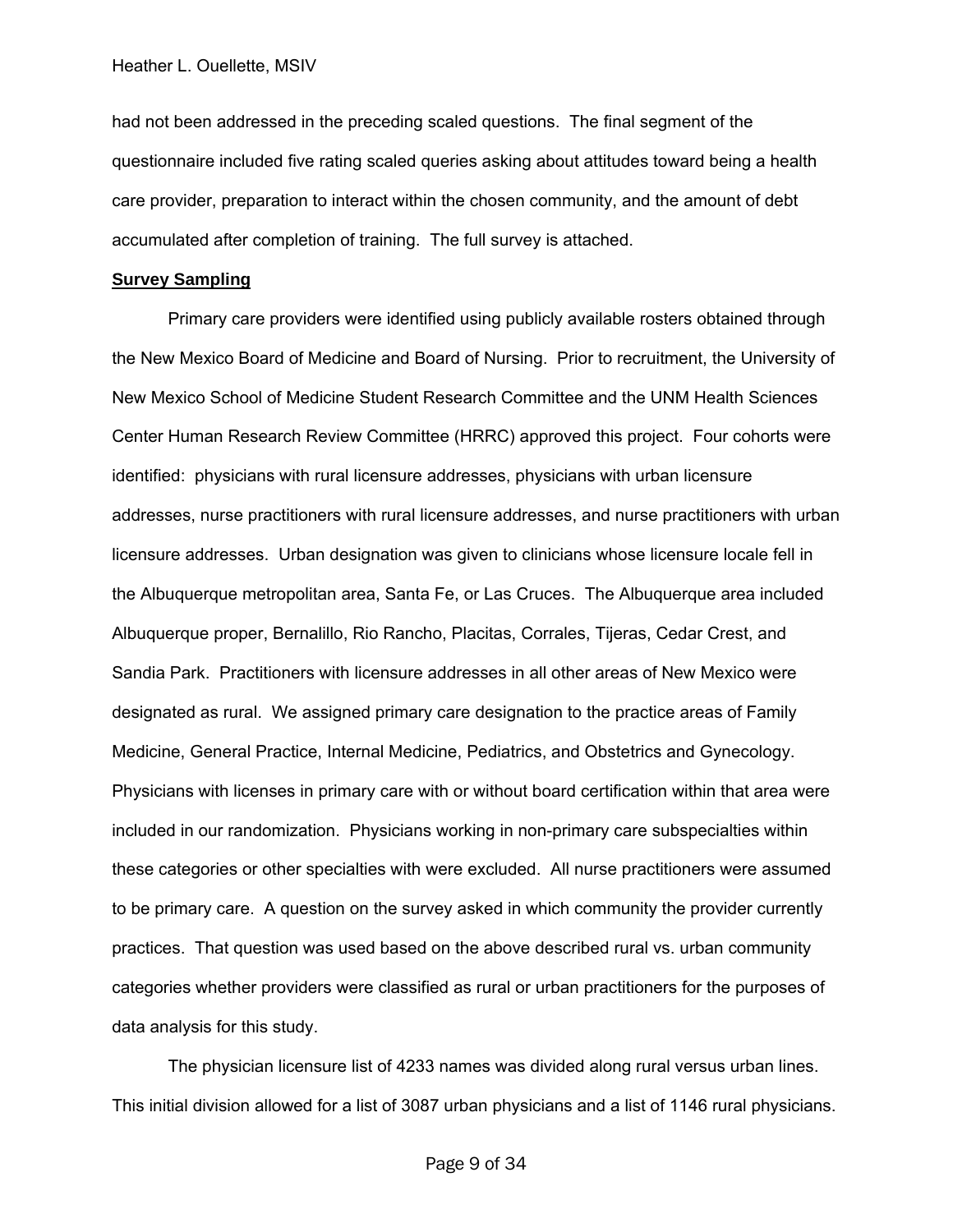Names of non-primary care physicians were then culled from each list, leaving 1131 urban physicians with their first specialty designation in primary care and 588 rural physicians with their first specialty designation in primary care. A final exclusion of physicians with a secondary specialty in non-primary care areas yielded 906 urban primary care physicians and 513 rural primary care physicians. "Randomization" of the urban physician list was conducted by selecting every sixth name on this final list to yield a 150 provider mailing list. "Randomization" of the rural list was a bit more complicated with selection of every fourth name with the addition of an extra name after every tenth selection until we garnered 150 providers for our mailing list of rural primary care physicians. We believe there is no reason to believe that the alphabetic ordering of names from the license list is related to any meaningful characteristic of providers, hence providing an unbiased but simple manner of selecting providers to solicit for the survey. The nurse practitioner list was received as a non-alphabetized database not easily put into Excel format that would allow alphabetizing. We took the 32 page printout of 782 names and used a systematic algorithm for selecting nurse practitioners to solicit for the survey. In this manner, we obtained a final list of 150 names for both rural and urban nurse practitioners for our survey mailing.

#### **Survey Procedures**

Initial surveys were mailed to 600 (150 per cohort) currently licensed primary care clinicians in the state of New Mexico in April 2007. The survey was mailed with an explanatory letter that included appropriate informed consent information that was approved by the HRRC, which approved a waiver of documentation of informed consent, given that the survey was returned anonymously. Also included in the survey solicitation mailing was a postage-paid return envelope (to be returned anonymously), and a postage-paid postcard for providers to return separately from the survey but with respondent names that enabled the researchers to strike respondents from the follow-up mailing list for providers who had returned a completed survey, or who indicated their ineligibility to complete the survey (i.e., minimum 50% effort as a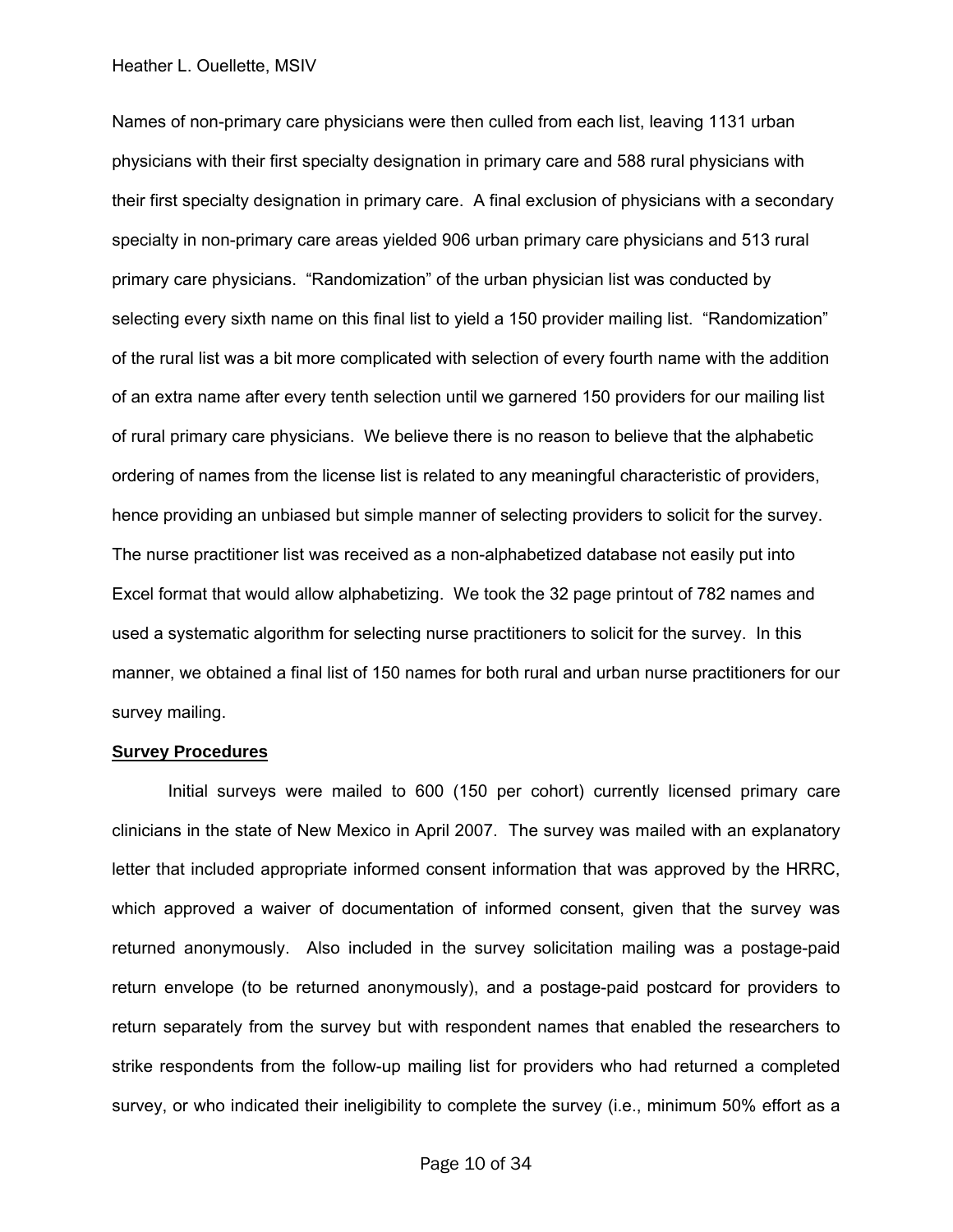primary care provider in their present community for at least 12 months), or who simply indicated their unwillingness to complete the survey. The name on this card was not linkable to any completed surveys, and providers were so informed in the survey cover letter. As a token of appreciation the explanatory letter included a web link to a depression screening tool that could be of use to clinicians in primary care (MacArthur Foundation Initiative on Depression and Primary Care, [http://www.depression-primarycare.org/\)](http://www.depression-primarycare.org/). Subsequent mailings were sent over the summer of 2007. Two full mailings of the entire survey packet with an interim reminder letter mailed between these mailings all at intervals of roughly one month yielded 188 completed surveys from eligible providers Eighty-seven physicians and 101 nurse practitioners returned completed surveys. Rural respondents numbered 103 with 85 urban repliers. Overall, the final response rate was 33% (see Table 1 for a breakdown of response rates by provider group).

#### **Data Analysis and Power Analysis**

 We elected to randomly sample 150 providers for each of the 4 study groups (Provider Type (Physician vs. Nurse Practitioner) X Practice Community Type (Rural vs. Urban)) because we anticipated a response rate of at least 50% based on past studies with similar populations, which would have yielded 75 survey respondents per group. Having 75 respondents per between subjects cell would provide power in excess of 90% at  $\alpha$  = 0.05 to detect medium size main effects (Cohen's  $f = 0.20$ ) for Provider Type and Practice Community Type and 80% power to detect medium size two-way interactions (Question (12 or 24) (within subjects) X Provider Type and Question (12 or 24) (within subjects) X Practice Community Type), but only 55% power to detect the three way interaction (Question X Provider Type X Practice Community Type), which was not predicted to occur. In general, we predicted only that rural compared to urban providers would show differences in influence on some of the main 36 survey questions regarding influence of selection of practice community but not on other questions and that differences between rural and urban providers would not consistently be in the same direction across questions that did reveal differences (i.e., a Practice Community Type X Question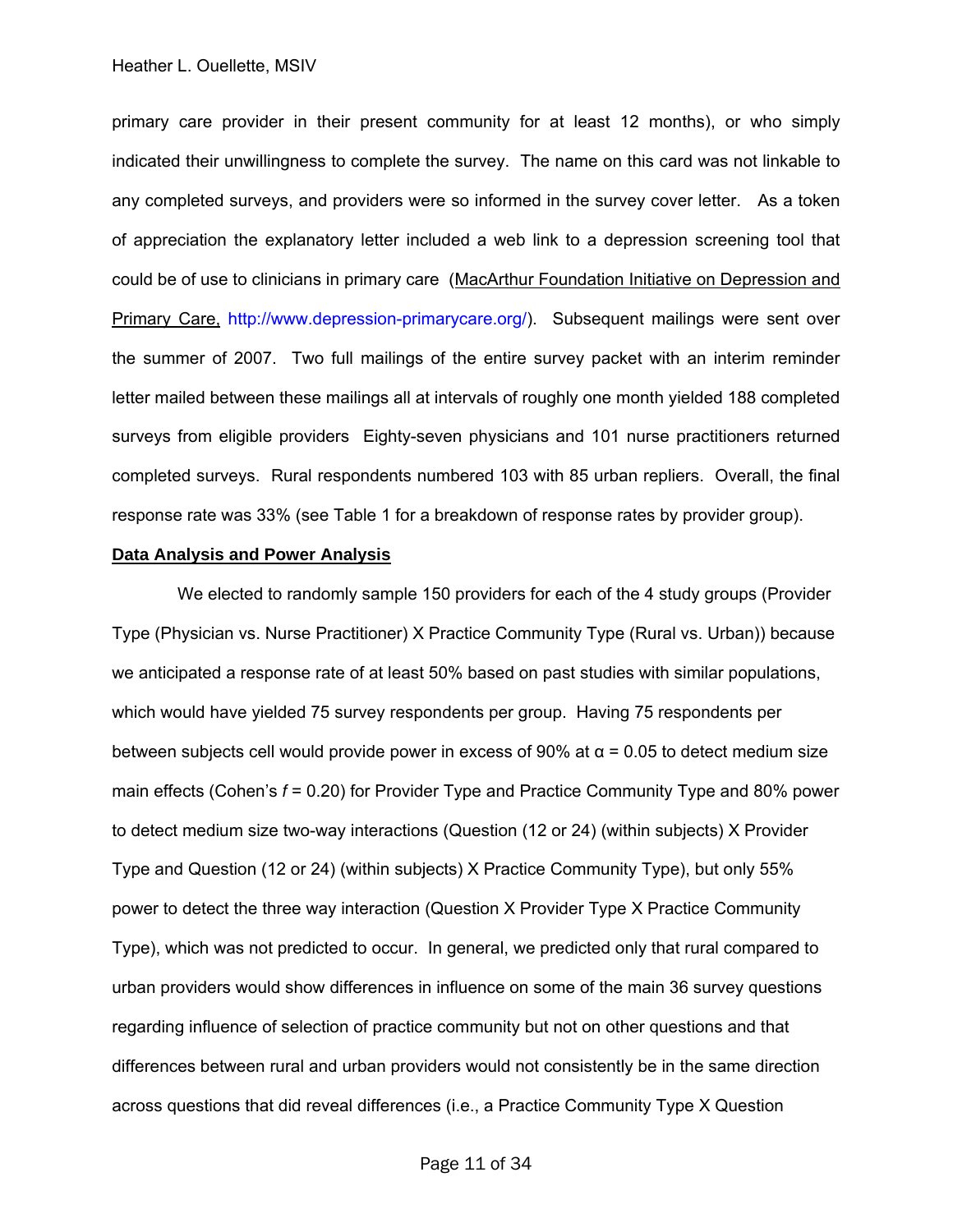interaction). The three way interaction in this design is merely a test of generalizability between Physicians and Nurse Practitioners, a question for which we did not have the resources to acquire a sufficiently large sample to detect with 80% or greater power, especially given that higher order interactions tend to be small in magnitude (Cohen, 1988).

 We conducted two repeated measures MANOVAs on each of the two main survey question sets of 24 items and 12 items (see survey page 2 and Tables 2 and 3) each using a design of Question (12 or 24) (within subjects) X Provider Type (Physician vs. Nurse Practitioner) X Practice Community Type (Rural vs. Urban). A priori simple effects contrasts were then conducted to compare rural vs. urban provider responses within the physician group and separately within the nurse practitioner group. Given that item level responses on rating scale items tend to have relatively low reliability (Nunnally & Bernstein, 1994), we then used maximum likelihood principal axis factor analysis on the 24 items and the 12 items in separate sets, and we used the resulting factors to create equally weighted summed composite measures that would have greater reliability than individual indicators. These 4 and 3 composite variables, respectively, in turn were then subjected to the same repeated measures MANOVA design described above. In addition, we conducted exploratory t-tests, ANOVAs or  $\chi^2$  tests to compare rural vs. urban providers by provider type on the various other quantifiable survey questions from page one of the survey (see the attached survey) to determine whether or not various respondent background characteristics are associated with practice community type. Given the exploratory nature of these analyses, we elected not to conduct such tests with adjustments for multiple comparisons at this early stage of this line of research.

#### **RESULTS**

#### **Characteristics of Respondents by Groups**

 Table 2 shows characteristics of respondents by Provider Type by Practice Community Type. As expected most nurse practitioners (88%) were women, but for physicians, most rural respondents (71%) were men and most urban respondents (60%) were women (p<0.01). Mean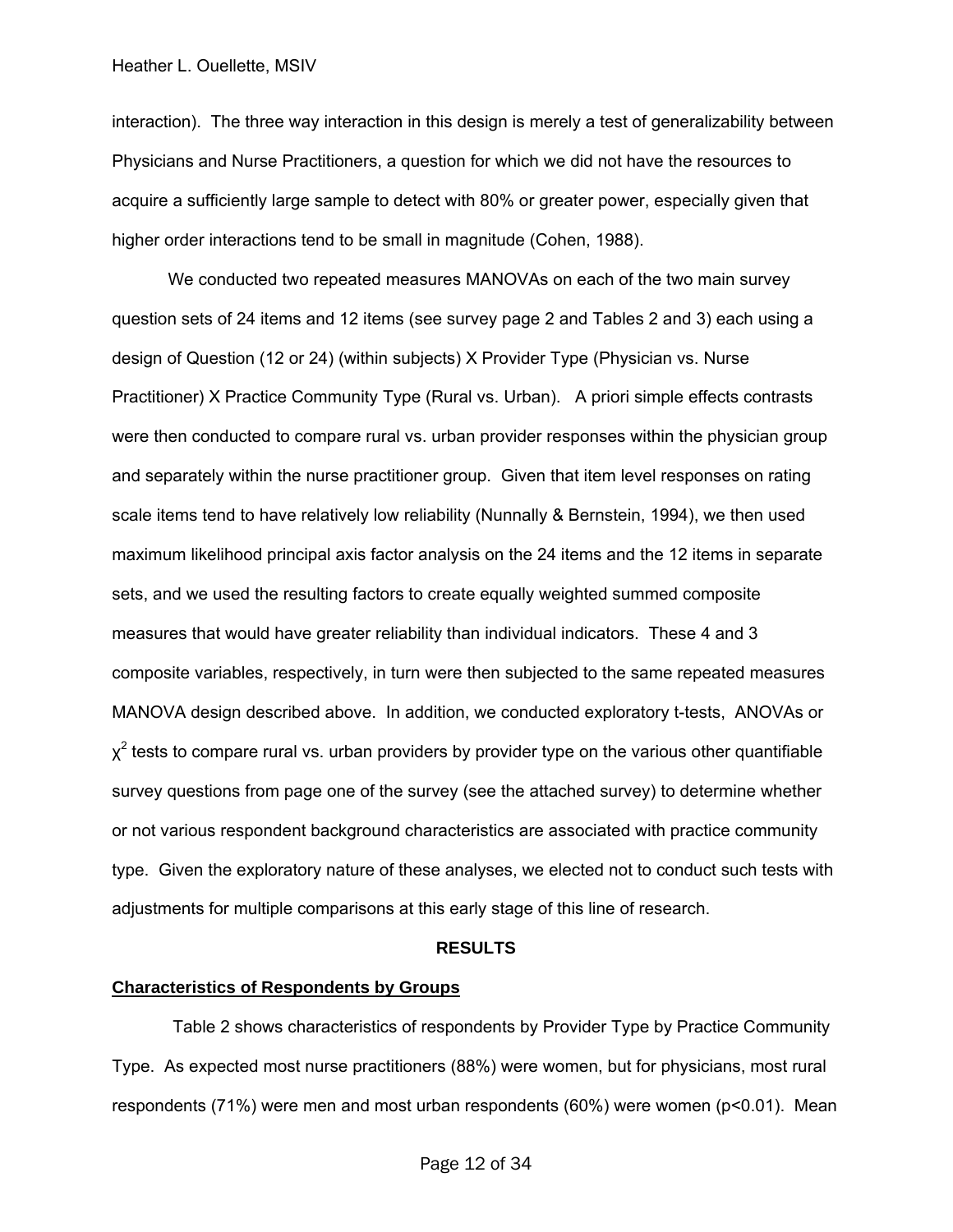age of respondents was 51.9 years (SD=10.1), and most respondents were White (84%), and 17% were Hispanic. Overall, most (77%) were married or living with a partner, but 86% of rural physicians were married (p<0.05). Those practicing in rural areas had lived many more years in rural areas lifetime (MD mean = 23.0 and NP mean = 32.0) than those practicing in urban areas (MD mean = 11.6 and NP mean = 16.3) ( $p<0.001$ ) as expected. In contrast, mean years practicing in their current community did not significantly differ by group (range from 11.7 to 14.7 years). Finally, mean years spent practicing health care was greatest among rural nurse practitioners (mean 28.4) and lowest among urban physicians (mean=20.4) with rural physicians (mean = 21.5) and urban nurse practitioners (mean = 24.1) intermediate in experience (p<0.05).

#### **Item Level Perceived Influences on Practice Community Choice**

 Providers were asked for 24 items (see Table 3) how much each influenced their decision to select the community where they now practice. A repeated measures MANOVA was conducted on these 24 questions with the design Provider Type (Physician vs. Nurse Practitioner) by Practice Community Type (Rural vs. Urban) by Question (24 items). A multivariate main effect was found for Question (F(23,162)=20.96, p<0.0001, partial  $\eta^2$ =0.75) indicating that providers rated items differently from means of 2.96 to 4.98 (pooled SD=1.75;  $d=1.15$ ) on a scale of  $1 =$  "no at all" to  $7 =$  "very much." Thus, providers discriminated considerably among the various items that they perceived as having influenced their choice of practice community. An interaction between Questions and Provider Type was detected  $(F(23, 162)=2.62, p<0.001,$  partial  $\eta^2=0.27$ ), indicating that ratings of items influencing practice community choice varied as a function of whether the providers were physicians or nurse practitioners. Finally, an interaction between Questions and Practice Community Type was also detected (F(23,162)=3.56, p<0.001, partial  $\eta^2$ =0.35), indicating that ratings of items influencing practice community choice varied as a function of whether the providers were practicing in rural compared to urban communities, as predicted. However, a priori contrasts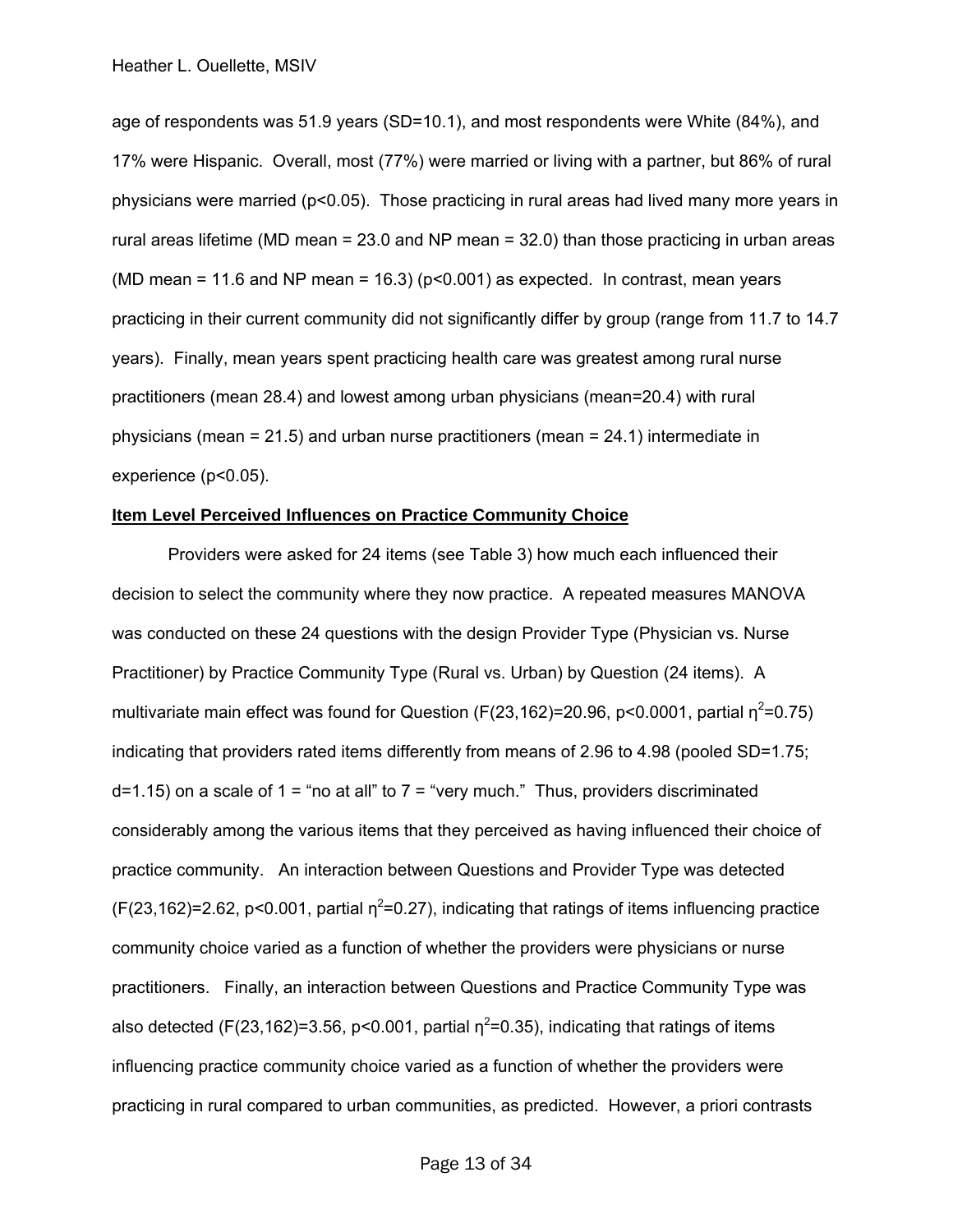comparing rural to urban providers within each provider type did not reveal any significant differences, although several contrasts do show medium or larger effects sizes (see Table 3).

Examination of items showing rural vs. urban effects sizes of d=0.30 or higher suggest a profile of motivations of rural practicing providers that differs as a function of provider type. For physicians, rural providers compared to urban providers report more influence of: (1) being able to care for underserved people (d=0.64); (2) being able to interact with patients outside the clinic (d=0.48); and (3) being able to care for patients who lack insurance (d=0.31). Furthermore, rural physicians report less influence of: (1) having easy access to consult specialist providers  $(d=0.73)$ ; (2) having a flexible work schedule  $(d=0.59)$ ; (3) being able to use the newest therapies and technologies (d=0.53); (4) having relatively low levels of on-call time (d=0.37); and (5) being able to keep work and home life separate (d=0.36). In contrast, the profile of rural nurse practitioner motivations is somewhat different. For nurse practitioners, rural providers compared to urban providers report being more influenced of: (1) being able to interact with patients outside the clinic (d=0.69); (2) being able to care for patients who lack insurance  $(d=0.43)$ ; (3) having adequate staff to deal with paperwork  $(d=0.39)$ ; and (4) caring for patients with a wide variety of health concerns (d=0.33). In addition, rural nurse practitioners compared to urban providers report being less influenced by: (1) being able to control the pace of patient visits (0.43); (2) having easy access to consult specialist providers (d=0.37); and (3) being able to easy consult with other clinicians (d=0.35).

Providers were asked on 12 additional items (see Table 4) how much each drew them to the community where they now practice. As before, a repeated measures MANOVA was conducted on the 12 questions with the design Provider Type (Physician vs. Nurse Practitioner) by Practice Community Type (Rural vs. Urban) by Question (12 items). A multivariate main effect was found for Question (F(11,174)=33,38, p<0.0001, partial  $\eta^2$ =0.68) indicating that providers rated items differently with means of 2.83 to 4.72 (pooled SD=1.85; maximum d=1.02) on a scale of  $1 =$  "no at all" to  $7 =$  "very much." Thus, as with the previous 24 factors providers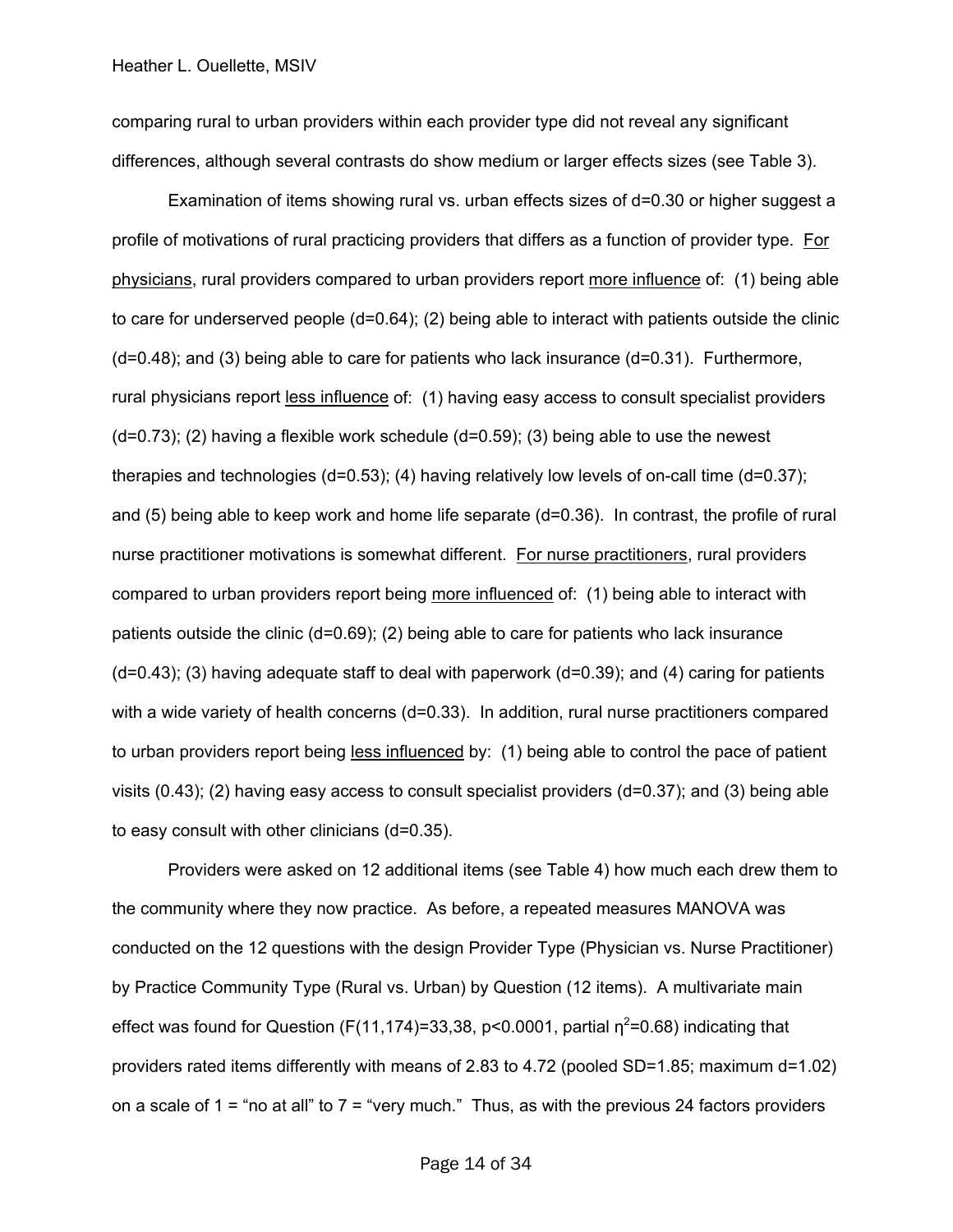discriminated considerably among these 12 items that drew them to their current practice community. An interaction between Questions and Provider Type was detected  $(F(11, 174)=2.13, p<0.03,$  partial  $n^2=0.12$ ), indicating again that ratings of questions influencing practice community choice varied as a function of whether the providers were physicians or nurse practitioners. And again as before, an interaction between Questions and Practice Community Type was also detected (F(1,184)=4.14, p<0.001, partial  $\eta^2$ =0.21), indicating that ratings of factors influencing practice community choice varied as a function of whether the providers were practicing in rural compared to urban communities, as predicted. Finally, the three way interaction Questions by Provider Type by Practice Community Type was also found  $(F(11, 174)=2.15, p<0.03,$  partial  $n^2=0.12$ ), indicating that the pattern of rural vs. urban provider differences on rating items varied as a function of whether the providers were physicians or nurse practitioners. Again a priori contrasts were conducted to compare rural to urban providers within each provider type (see Table 4).

Items showing rural vs. urban effects sizes of d=0.30 or higher suggest a profile of motivations of rural practicing providers that differs as a function of provider type. For physicians, rural providers compared to urban providers report more influence by: (1) could contribute more to the community here  $(d=0.62)$ ; (2) being actively recruited for the job  $(d=0.44)$ ; (3) helping meet loan repayment obligations (d=0.40); and (4) previous experience in working in similar contexts (d=0.31).

Furthermore, rural physicians report less influence by: (1) educational qualities or opportunities for children  $(d=0.72)$ ; (2) spouse education, job or career opportunities  $(d=0.65)$ ; and (3) cultural activities in the community  $(d=0.31)$ . In contrast, the profile of rural nurse practitioner motivations is again somewhat different. For nurse practitioners, rural providers compared to urban ones report being more influenced by: (1) safety of the community (d=0.51); (2) outdoor activities available in the area (d=0.49); and (3) could contribute more to the community here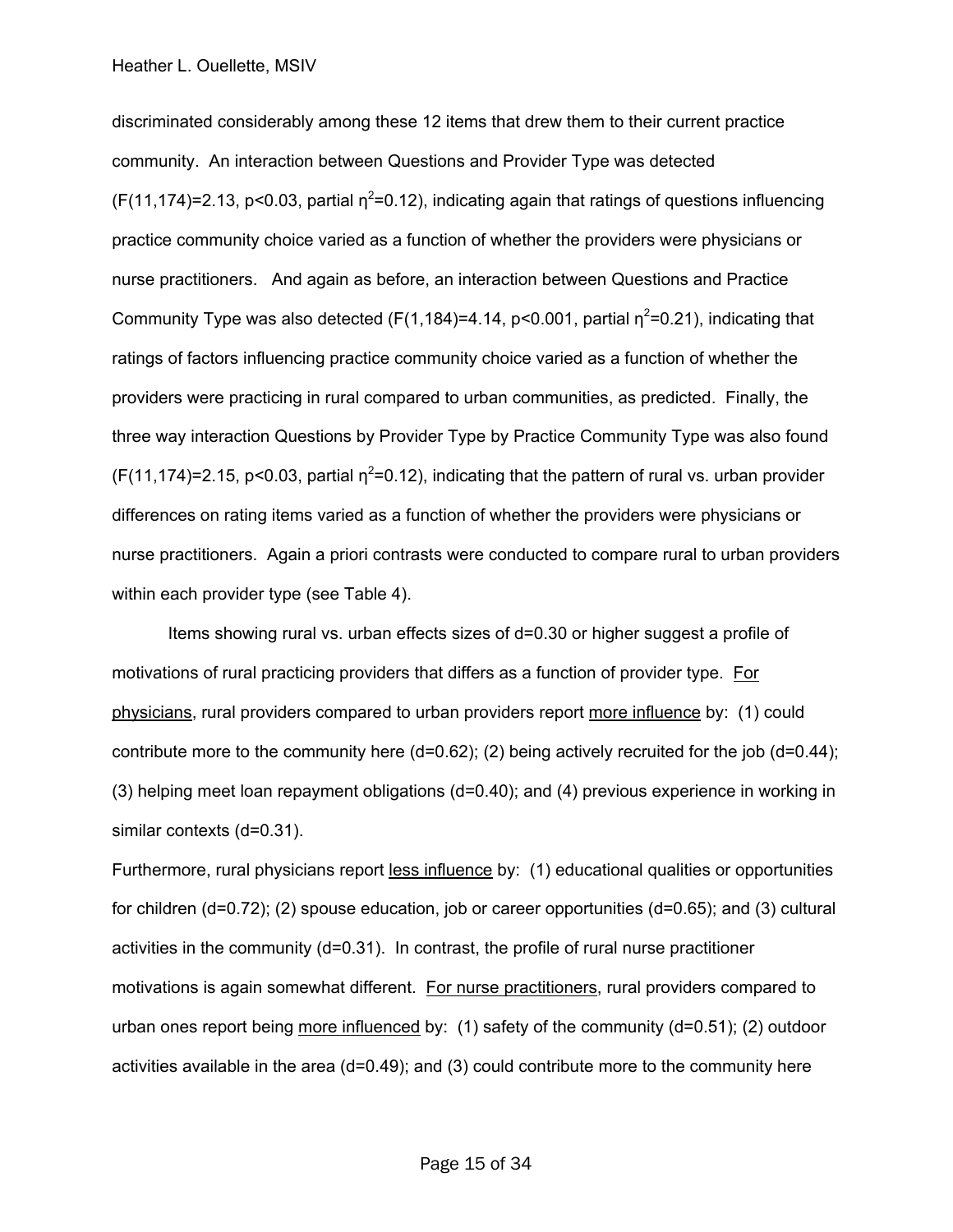(d=0.38). Rural nurse practitioners compared to urban providers did not report being less influenced by any item with an effect size of 0.30 or higher.

#### **Factor Analysis of Core Survey Questions**

 We conducted exploratory maximum likelihood principal axis factor analysis on the set of 24 items described above and separately on the set of 12 draw questions. The goal was to extract factors that could be used to create composite variables that would have greater reliability than the items alone have (Nunnally & Bernstein, 1994). Equally weighted averaged composite variables were created for each factor to use in subsequent analyses. That is, items on a factor were summed with weights of 1.0 each and then divided by the number of items on each factor to maintain the measurement scale of the original ratings ( $1 =$  "no at all" to  $7 =$  "very much"). Levene's test of variances showed no significant differences across items.

For the 24 item set of survey measures, a 4 factor solution appeared to provide the most concise and definable set of constructs: (1) Ability to Provide the Best Technical Health Care (items, s, q, w, g, l, m from Table 3) (Variance Accounted For [VAF] = 0.27; Cronbach's  $\alpha$ = 0.88); (2) Ability to Personally Relate to Patients (items t, b, v, u, j, h, r, n) (VAF = 0.21; ( $\alpha$  = 0.85); (3) Characteristics of the Professional Position (items e, d, l, k, o, p, c) (VAF = 0.18;  $\alpha$  = 0.79); and (4) Control Over the Practice (items a, f, x) (VAF = 0.12;  $\alpha$  = 0.66). All 24 items loaded at least 0.34 or higher.

For the 12 items set of questions, a 3 factor solution appeared to provide the most concise and definable set of constructs: (1) Contribution and Connection to the Community (items e, f, h, g, d, k from Table 4) (VAF = 0.33;  $\alpha$  = 0.87); (2) Salary and Benefits (items a and b) (VAF = 0.15;  $\alpha$  = 0.59); and (3) Characteristics of the Professional Position (items i and j) (VAF = 0.12;  $\alpha$  = 0.51). From this set of questions, item c (helping meet loan repayment obligation) and item l (being actively recruited for the job or community) did not load appreciably on any factor, and all other items loaded 0.36 or higher.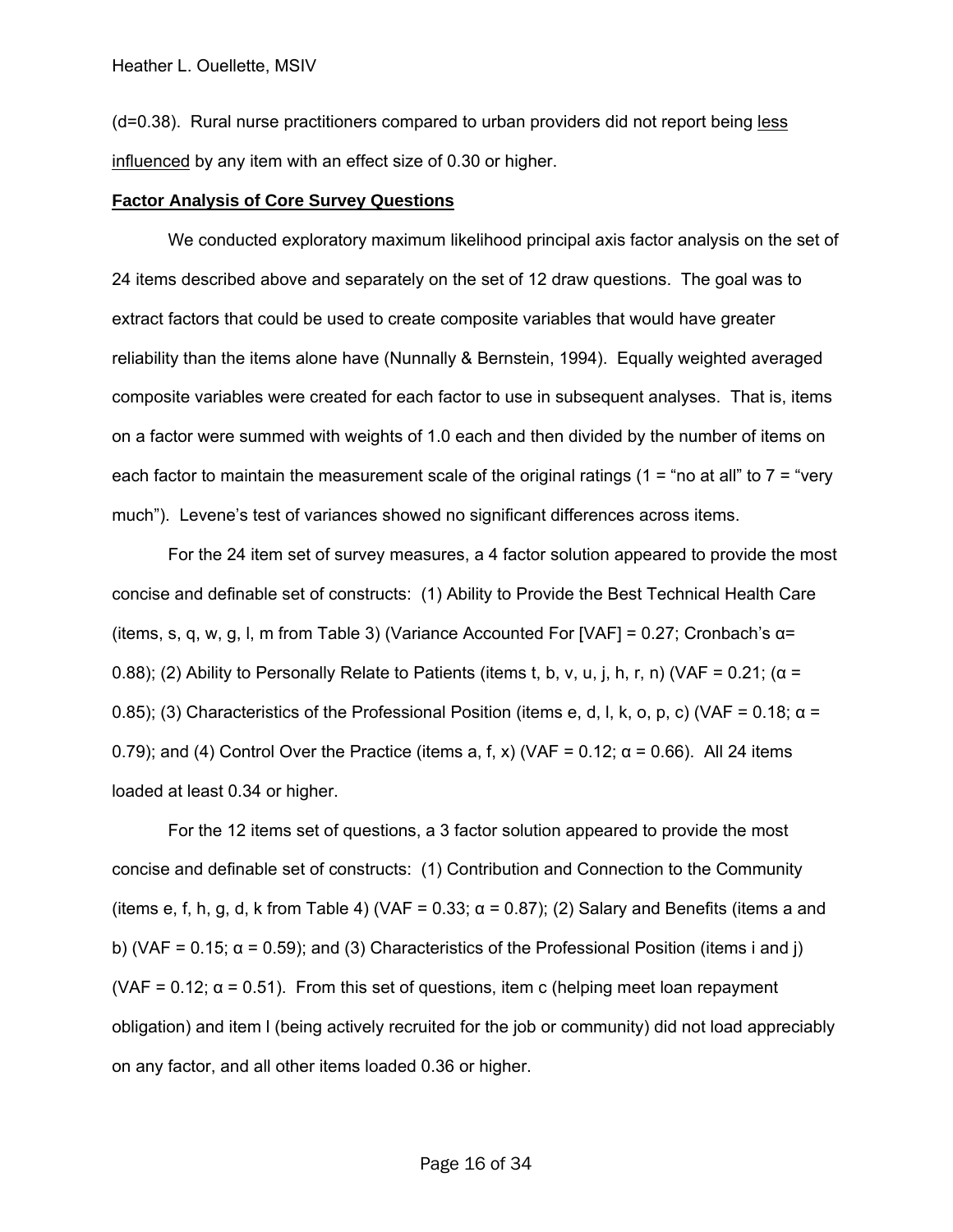#### **Factor Level Perceived Influences on Practice Community Choice**

 As with the item level analyses reported above, a repeated measures MANOVA was conducted on the 4 factors derived from the 24 items (see Table 4) assessing influences on decisions to select the community where providers now practice: Ability to Provide the Best Technical Health Care; Ability to Personally Relate to Patients; Characteristics of the Professional Position; and Control Over the Practice. The MANOVA design was Provider Type (Physician vs. Nurse Practitioner) by Practice Community Type (Rural vs. Urban) by Factor (4 factors). A multivariate main effect was found for Factor (F(3,182)=33.12, p<0.0001, partial  $\eta^2$ =0.39) indicating that providers rated factors differently with means of 3.52 to 4.61 (pooled SD=1.30; maximum d=0.84) on a scale of  $1 =$  "no at all" to  $7 =$  "very much." Thus, providers discriminated among these4 factors that influenced them to decide on their current practice community. The interaction between Factors and Provider Type was non-significant (p<0.22; partial  $\eta^2$ =0.02). An interaction between Questions and Practice Community Type was also found (F(3,182)=9.51, p<0.001, partial  $\eta^2$ =0.14), indicating that ratings of factors influencing practice community choice varied as a function of whether the providers were practicing in rural compared to urban communities, as predicted. Finally, the three way interaction of Factors by Provider Type by Practice Community Type was non-significant (p<0.93, partial  $\eta^2$ <0.01. A priori simple effects contrasts were again conducted to compare rural to urban providers within each provider type.

 The pattern of "Influence Factor" means for physicians for the 4 factors is depicted in Figure 1 and for nurse practitioners in Figure 2. As can be seen in the figures, the pattern for both groups of rural providers is nearly identical. Rural providers, whether physicians or nurse practitioners, report being most influenced by the Ability to Personally Relate to Patients (mean=4.86) and less influenced by Ability to Provide the Best Technical Health Care (mean=3.67), Characteristics of the Professional Position (mean=3.79), and Control Over the Practice (means=3.67, 3.79, 3.41, respectively; mean d=0.94; contrast p<0.05). The pattern for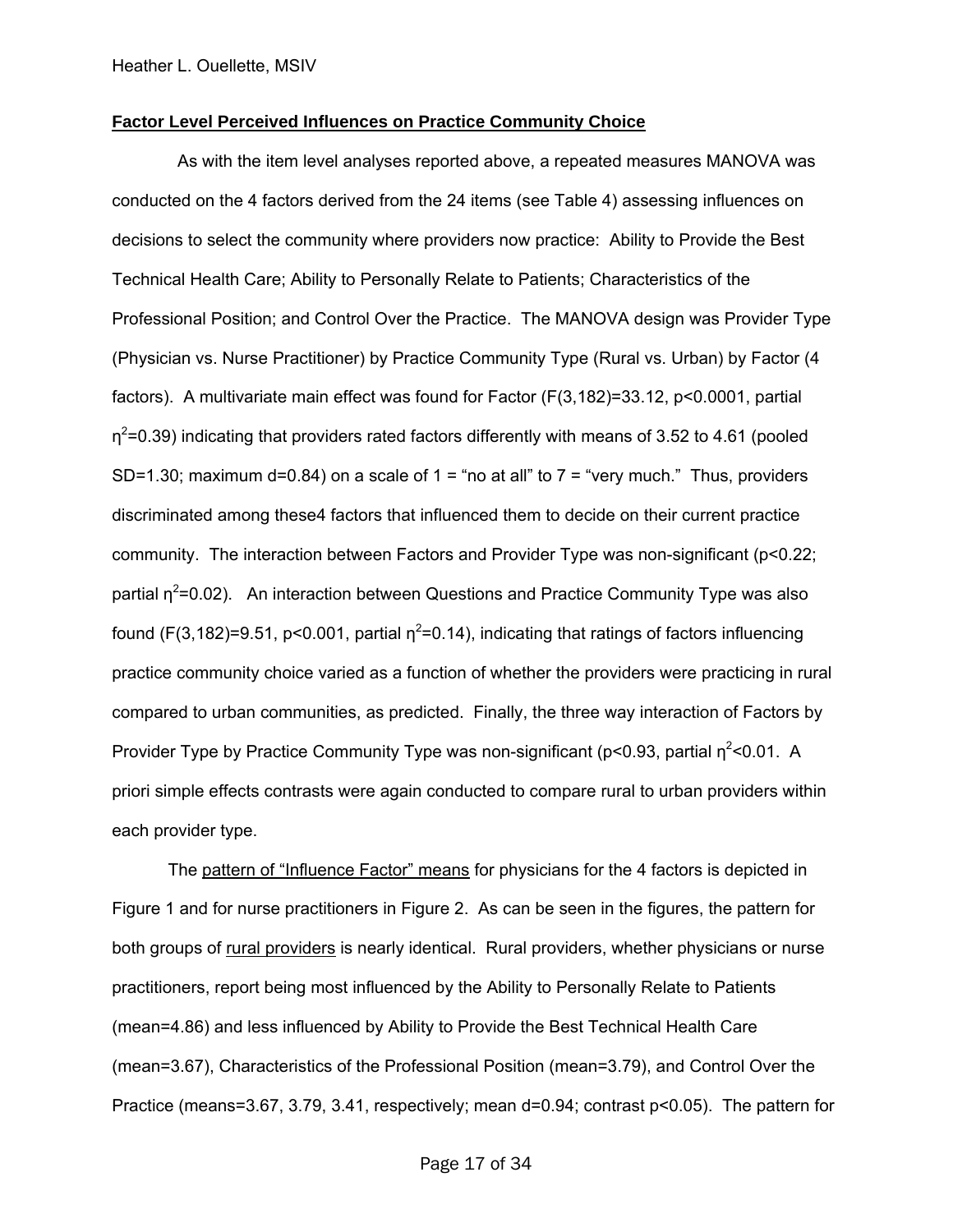urban providers for both groups is different than for rural providers – urban providers rate Control Over the Practice (mean=3.54) lowest among the 4 factors (as do Rural providers) but make essentially no distinction among the other 3 factors (means=4.20, 4.37 and 4.19, respectively; mean d=0.54; contrast p<0.05), all of which they rate higher in influence than do rural providers (mean d=0.45; contrast p<0.10).

A repeated measures MANOVA was also conducted on the 3 factors derived from the 12 draw items (see Table 4) assessing things that drew providers to the community where they now practice: Contribution and Connection to the Community; Salary and Benefits; and Characteristics of the Professional Position.

The MANOVA design again was Provider Type (Physician vs. Nurse Practitioner) by Practice Community Type (Rural vs. Urban) by Factor (3 factors). A multivariate main effect was found for Factor (F(2,183)=21.23, p<0.0001, partial  $\eta^2$ =0.19) indicating that providers rated factors differently with means of 3.31 to 4.21 (pooled SD=1.60; maximum d=0.56) on a scale of 1 = "no at all" to 7 = "very much." Thus, providers discriminated among these 3 factors that drew them to their current practice communities. The interaction between Factors and Provider Type was non-significant (p=0.20; partial  $\eta^2$ <0.02). An interaction between Questions and Practice Community Type was found (F(2,183)=5.19, p<0.01, partial  $\eta^2$ <0.06), indicating that ratings of factors influencing practice community choice varied as a function of whether the providers were practicing in rural compared to urban communities, as predicted. Finally, the three way interaction of Factors by Provider Type by Practice Community Type approached significance (F(2,183)=2.92, p<0.06, partial  $\eta^2$ =0.03). A priori simple effects contrasts were again conducted to compare rural to urban providers within each provider type.

 The pattern of "Draw Factor" means for physicians is depicted in Figure 3 and for nurse practitioners in Figure 4. As with the 4 Influence Factors above, the patterns of means for the Draw Factors is nearly identical comparing physicians to nurse practitioners. Both rural groups of providers rate Contribution and Connection to Community (CCC) (mean=4.36) as the highest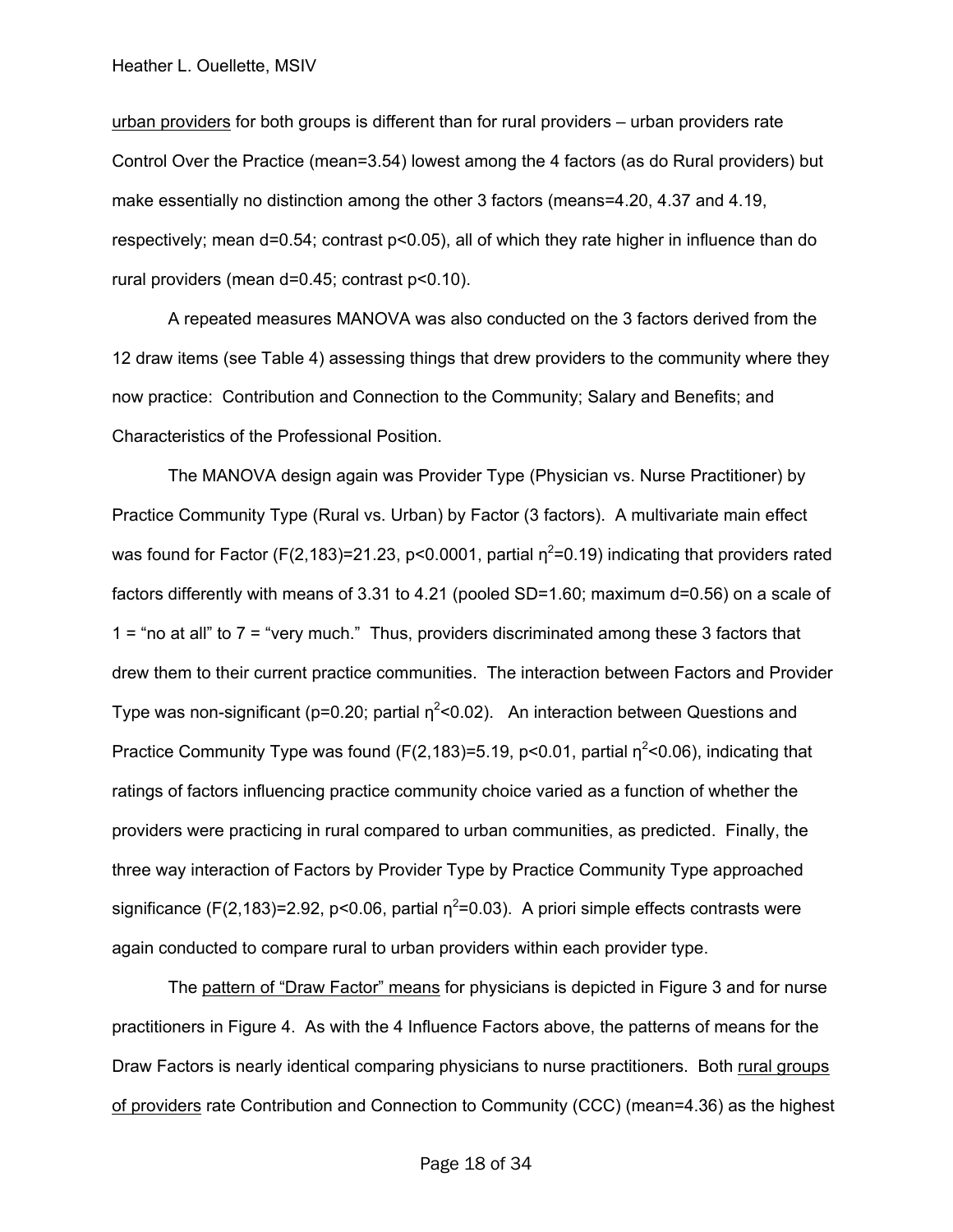factor drawing them to their practice communities. Rural providers rate Salary and Benefits (SB) (mean=3.54; contrast to CCC Factor, p<0.05) as intermediate, and rate Characteristics of the Professional Position (mean=3.01; contrast to CCC Factor, p< 0.01 and contrast to SB factor, p<0.10) as lowest (maximum d=0.84). The pattern of factor means for urban physicians and nurse practitioners is different than for rural providers for each group and different between urban physicians and nurse practitioners. For urban physicians the factor means for the Contribution and Connection to the Community (mean=4.19) and Salary and Benefits (mean=3.39; d=0.50) are nearly identical to that of rural physicians (means=4.36 and 3.54), but urban physicians indicate they are drawn to their practice communities much more by Characteristics of the Professional Position (mean=4.02) than are their rural physician peers (mean=2.86; d=0.73; contrast p<0.05). Urban nurse practitioners show a different pattern. Urban nurse practitioners (NP) rate the draw of Contribution and Connection to Community (mean=3.87) lower than do their rural counterparts (mean=4.39; d=0.33; contrast p<0.20). Urban NP's, however, rate Salary and Benefits (mean=3.98) higher than do their rural peers (mean=3.53; d=0.28; p<0.20), but urban NP's rate Characteristics of the Professional Position almost identically to that of rural NP's (means=3.26 vs. 3.16).

#### **Practice Community Type by Respondent Background Characteristics**

 We conducted exploratory tests to compare rural physicians to urban physicians and rural nurse practitioners to urban NP's on the 30 quantitatively coded questions from page one of the survey to determine if we could detect any characteristics that are associated with rural vs. urban practice community. Urban NP's (25%) were more likely to be Hispanic than were rural NP's (8%) (p< 0.03), but no difference was detected in Hispanic status for physicians. Rural practitioners (29 years) compared to urban ones (14 years) (had spent more years during their lifetimes living in a small town or rural area, as would be expected; however, no difference in rural vs. urban providers was found for how long they had lived in a small town or rural area prior to age 18. Neither the amount of research involvement during training nor the amount of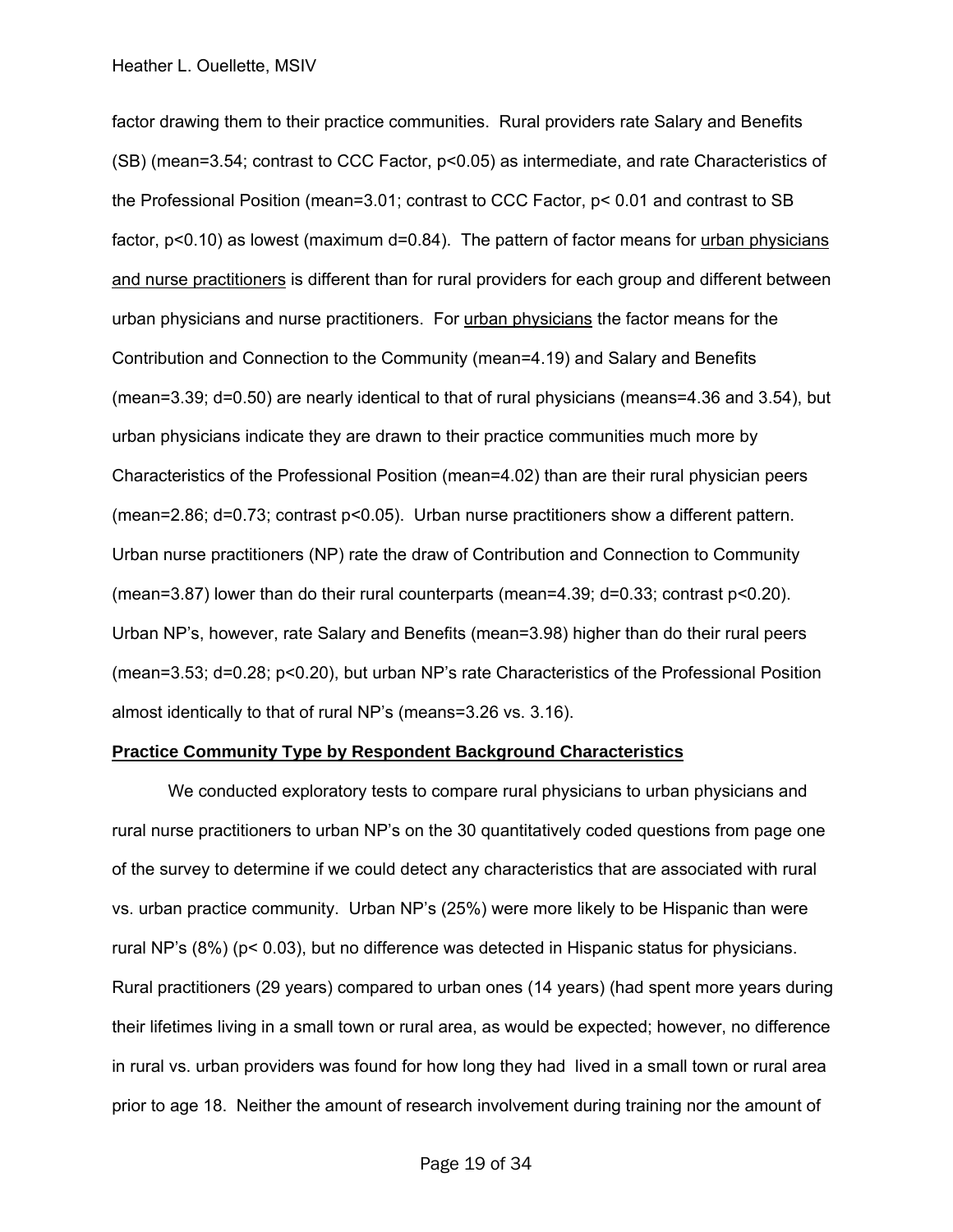community service during training differed between rural and urban provider groups, but rural providers, both NP's and physicians, had spent more time in rural rotations during training than urban providers. Finally, rural providers reported planning to work longer in their practice community in the years ahead than did urban providers, and this difference maintained when we made the same comparison after subtracting previous length of time practicing health care from the planned future time in the present community.

#### **DISCUSSION**

 Training and recruitment of rural primary care providers remains a challenge with very elusive solutions. In this study comparing characteristics and motivations of primary care physicians and nurse practitioners in New Mexico for selecting rural vs. urban practices in which to work, we found support for previous findings in this field as well as direction for further study. In our sample of respondents, rural physicians tended to be male and urban physicians tended to be female. Those clinicians working in the nonurban setting had spent more time living or working in similar settings. Both of these findings support earlier studies. For both rural physicians and nurse practitioners, the ability to interact with patients outside the clinic was a significant shared influence in deciding their practice setting. Rural primary care providers valued the opportunity to personally relate to patients and to contribute and connect with the community as major factors in choosing their practice and community.

 For both rural physicians and rural NPs, self-perceived factors that had positive influence on choosing their current clinical setting included being able to interact with patients outside the clinic and being able to care for patients who lack insurance. Rural physicians also indicated that being able to care for underserved people stood as positive influence in this study. Rural NPs demonstrated the desires to have adequate staff to deal with paperwork and to care for patients with a wide variety of health concerns in addition to those factors they shared with rural physicians. It appears the rural clinicians were motivated by a desire to help those they felt connected to and who had a perceived strong need.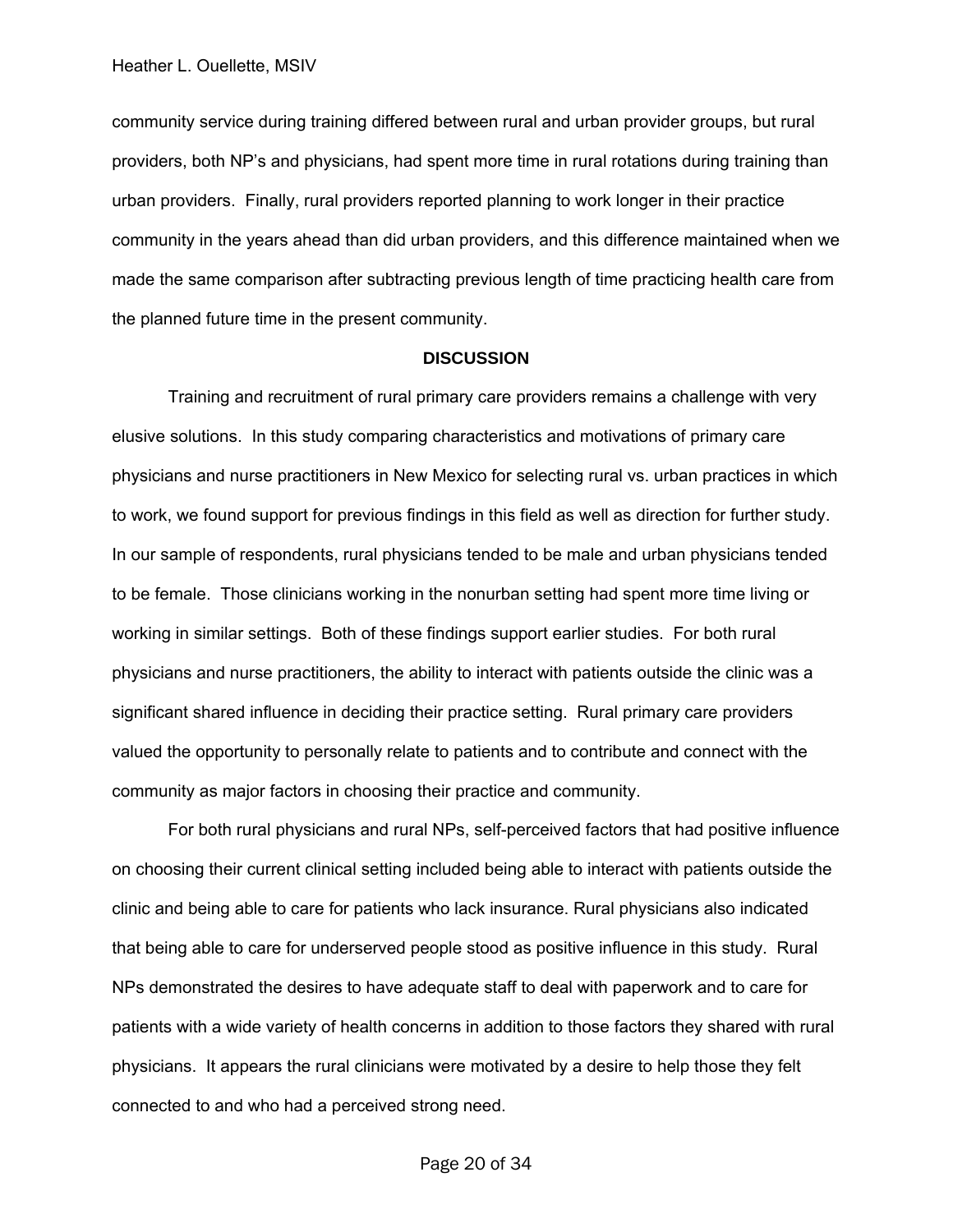On the other hand, rural primary care providers as a group were less influenced by having easy access to consult specialist providers. Rural physicians were also less influenced by having a flexible work schedule, by being able to use the newest therapies and technologies, by having relatively low levels of on-call time, and by being able to keep work and home life separate. Rural NPs did not share these negative influences and, instead, were less influenced by being able to control the pace of patient visits and by having easy access to consult with other clinicians. It may be that the nature of the rural practice requires a certain level of independence and self-sufficiency that these clinicians are willing to take on. The rural clinicians appear willing to do what they can within the context of limited resources. In fact, they may recognize that basic primary care may not require the level of resources most people commonly perceive as standard. On its face, it appears rural clinicians value interaction and connection with both patients and their community and are willing to "make do" in order to serve those who appear to need them most.

 In examining those factors that drew clinicians to their chosen community, both rural physicians and rural nurse practitioners reported being positively influenced by their perception they could contribute more to the community at their chosen site. Rural physicians reported that factors extrinsic to the community such as being actively recruited for the job, having previous experience in working in similar contexts, and having the opportunity to meet loan repayment obligations also positively impact their choice of community where they will practice. In contrast, rural nurse practitioners were positively influenced by qualities intrinsic to the community such as safety of the community and outdoor activities available in the area. Both clinician types desire to help communities with perceived greater need, but physicians also appear to value other external factors. NPs, on the other hand, appear more motivated by factors integral to the qualities of the community itself.

 Factors relating to community choice that had less influence on rural physicians included educational qualities or opportunities for children; spouse education, job or career opportunities;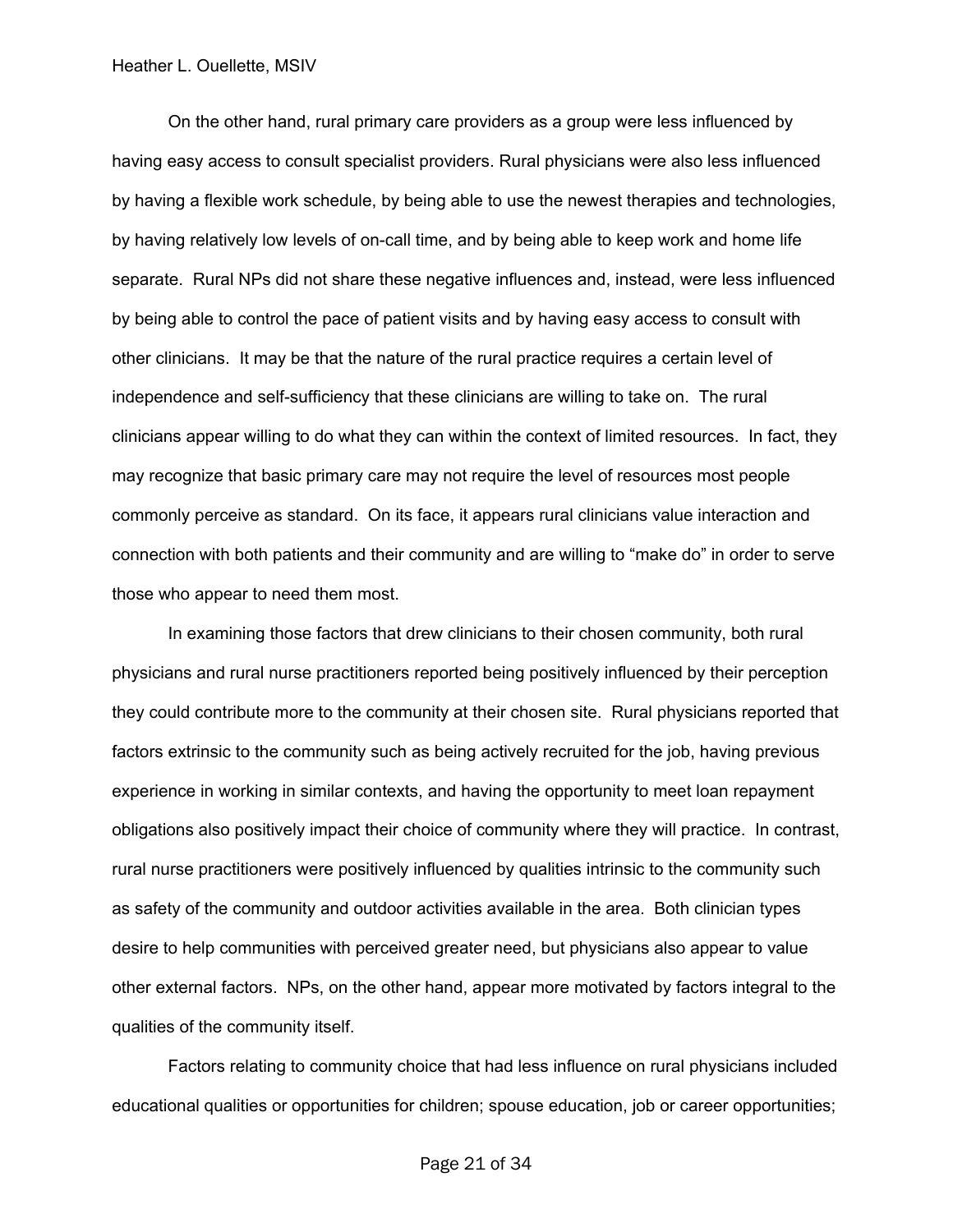and cultural activities in the community. Rural nurse practitioners did not report being less influenced by any particular item than urban NPs. It appears, therefore, that rural clinicians in selecting a particular community type tend to be willing to work where they feel needed and where they can have greater impact. In the analysis of the four "Influence Factors", the means for these two groups was nearly identical. This suggests that despite differences in training and practice styles, rural physicians and rural nurse practitioners share some similar motivational patterns in choosing to practice in nonurban settings. Additionally, in the analysis of the three "Draw Factors", both rural groups of providers rate contribution and connection to community as the highest factor drawing them to their practice communities. Overall, rural physicians and nurse practitioners demonstrated being similarly and strongly influenced by interpersonal connection with and contribution to patients and the rural communities in which they live and work.

#### **FUTURE RESEARCH**

 Given the above findings and the continued and increasing need for rural primary health practitioners, it would be interesting to include attitudes and motivations of physician's assistants and any other mid-level, but independent, health practitioners working in these settings. Additionally, one of the limitations of this study is that it looked solely at clinicians in the state of New Mexico. It would be interesting to see and compare whether there are similarities across "rural" populations from other various states. Are motivations to be a rural practitioner similar in different states or countries? Is there something unique in choosing to be a health care practitioner in a largely rural state as opposed to opting to practice in the rural areas of a more populous state? An interesting study that might yield important information would be a comparison between motivations toward primary care practice in a rural setting and primary care to underserved urban populations. Ultimately, however, it appears that health care training needs more emphasis on community and populations and systems should be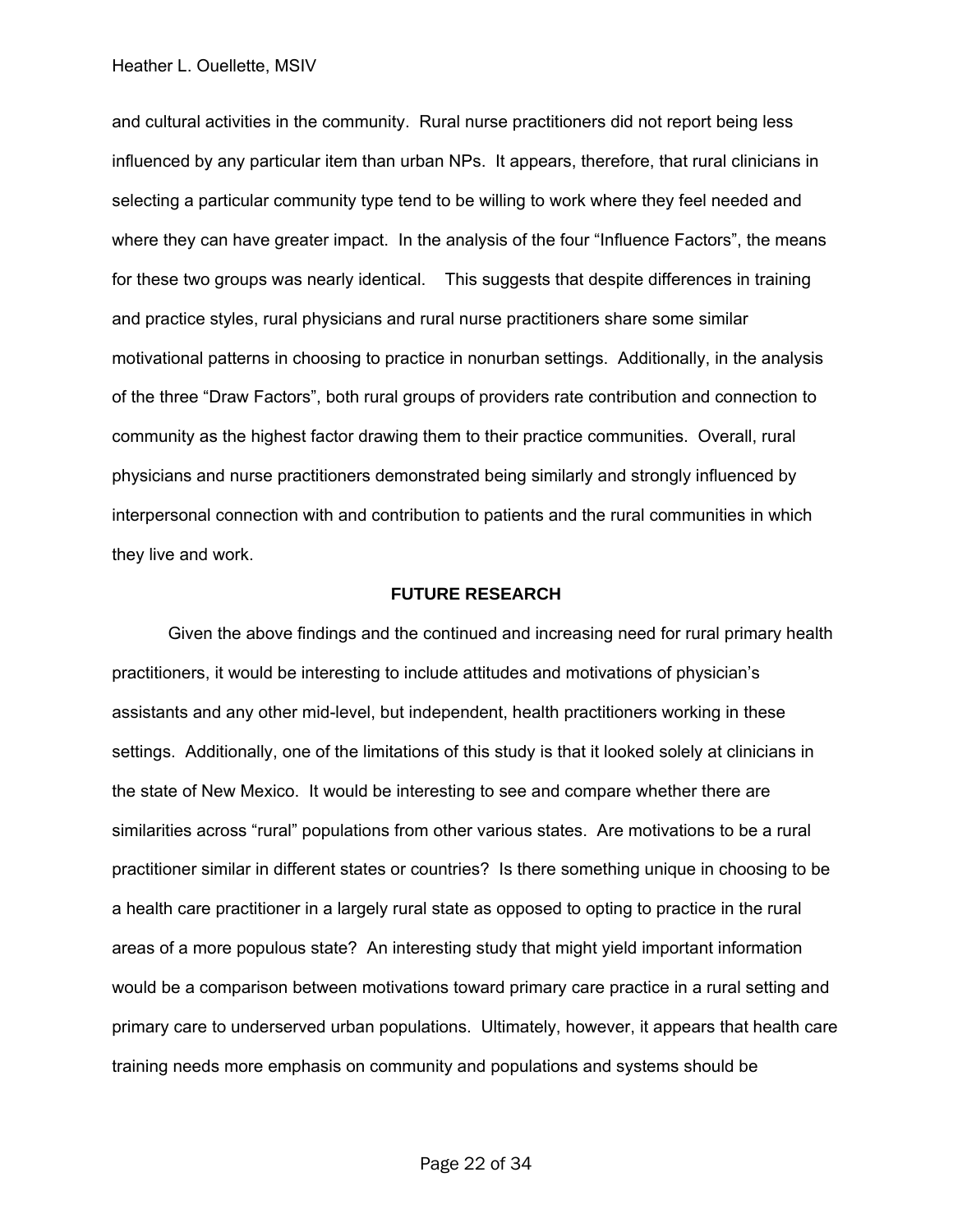implemented at the educational level to ensure practitioners are more fully aware of options and influences toward practice and community choice.

#### **STUDY LIMITATIONS**

 There are several weaknesses to this study which limit its generalizability. First, our response rate could have been improved had the questionnaire and subsequent reminders been sent within a tighter time frame. The survey and reminders were sent out over three months in late spring and mid-summer of 2007. Clinicians may have been on vacation or on shortened office hours over this extended time. Second, the study itself is a retrospective investigation that required the respondents to remember past motivations. The acts of reconstruction and memory are major confounds that could, in the future, be overcome by utilizing a prospective framework instead. Third, the study looks solely at health care practitioners in New Mexico. The state itself is considered largely rural and the urban/rural differences that are more apparent in other states may or may not occur here. People who choose to practice here may do so under the assumption that they are helping the rural or underserved when, in fact, they are truly "urban" practitioners. It may be that although there are differences amongst the four cohorts studied, the entire population itself is fairly unique when compared to health care providers in other states.

#### **CONCLUSION**

 Despite programs and incentives to train and entice more primary care providers to rural areas, people living in nonurban settings continue to lack sufficient health care resources. In an attempt to discover factors and motivations that drew current health care practitioners to their communities, we solicited 600 physicians and nurse practitioners across the state of New Mexico to return surveys regarding their motivations for selecting their practice locations. We found that those living and working in rural communities are influenced and drawn to work outside of Albuquerque, Santa Fe, and Las Cruces, in part, to be part of their communities and to help those who most need their services. Rural health care providers in New Mexico choose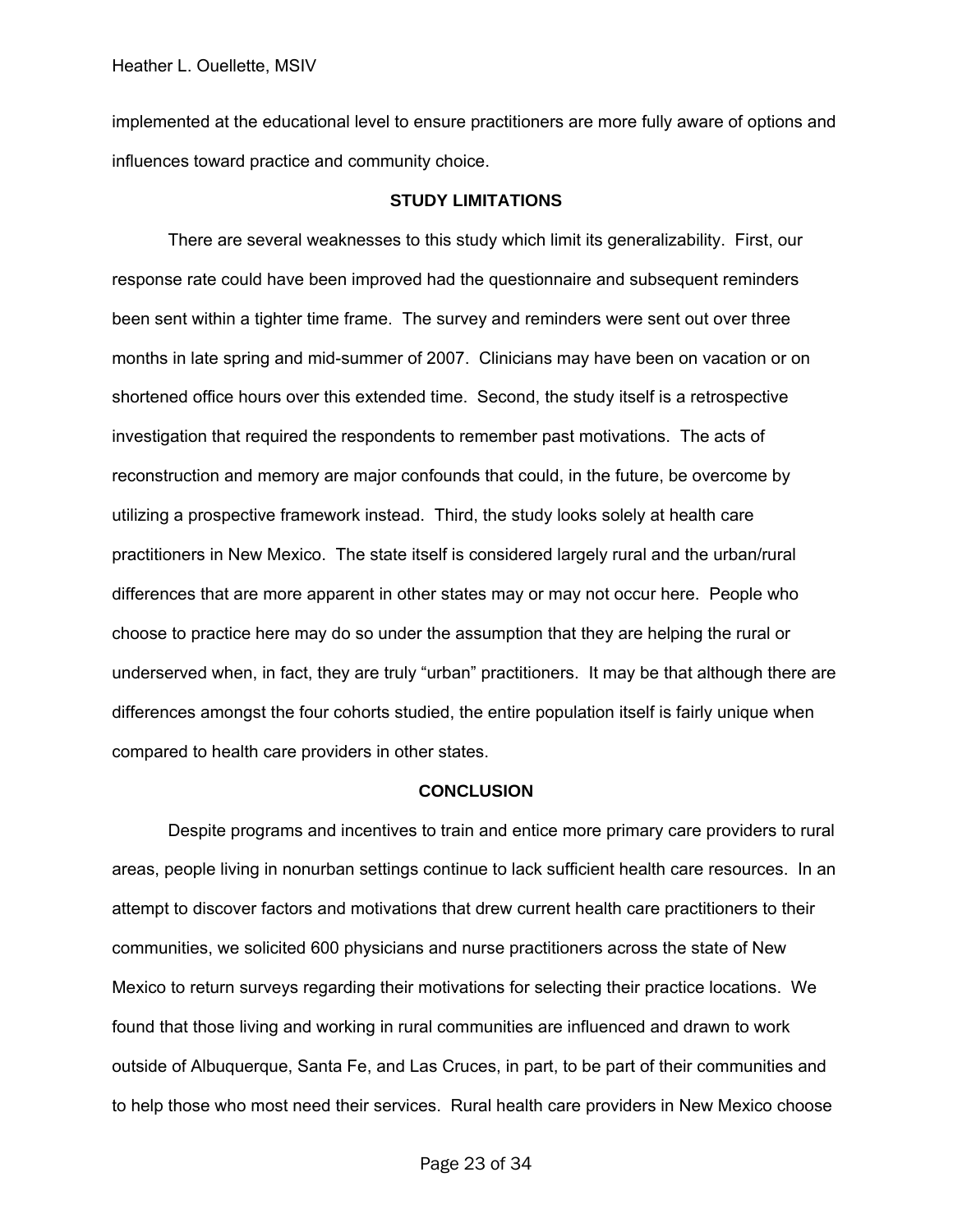to serve as and where they do to make a larger difference than they might otherwise have and to interact on a more personal level with their patients and their communities. They demonstrate that a desire to help the underserved and the uninsured stands as a factor that influences toward rural practice in New Mexico. As we continue to attempt to solve the inequities in health care resource distribution, we need to consider ways to educate our trainees about the inherent value in serving all types communities while finding other enticements to working in these less populous areas.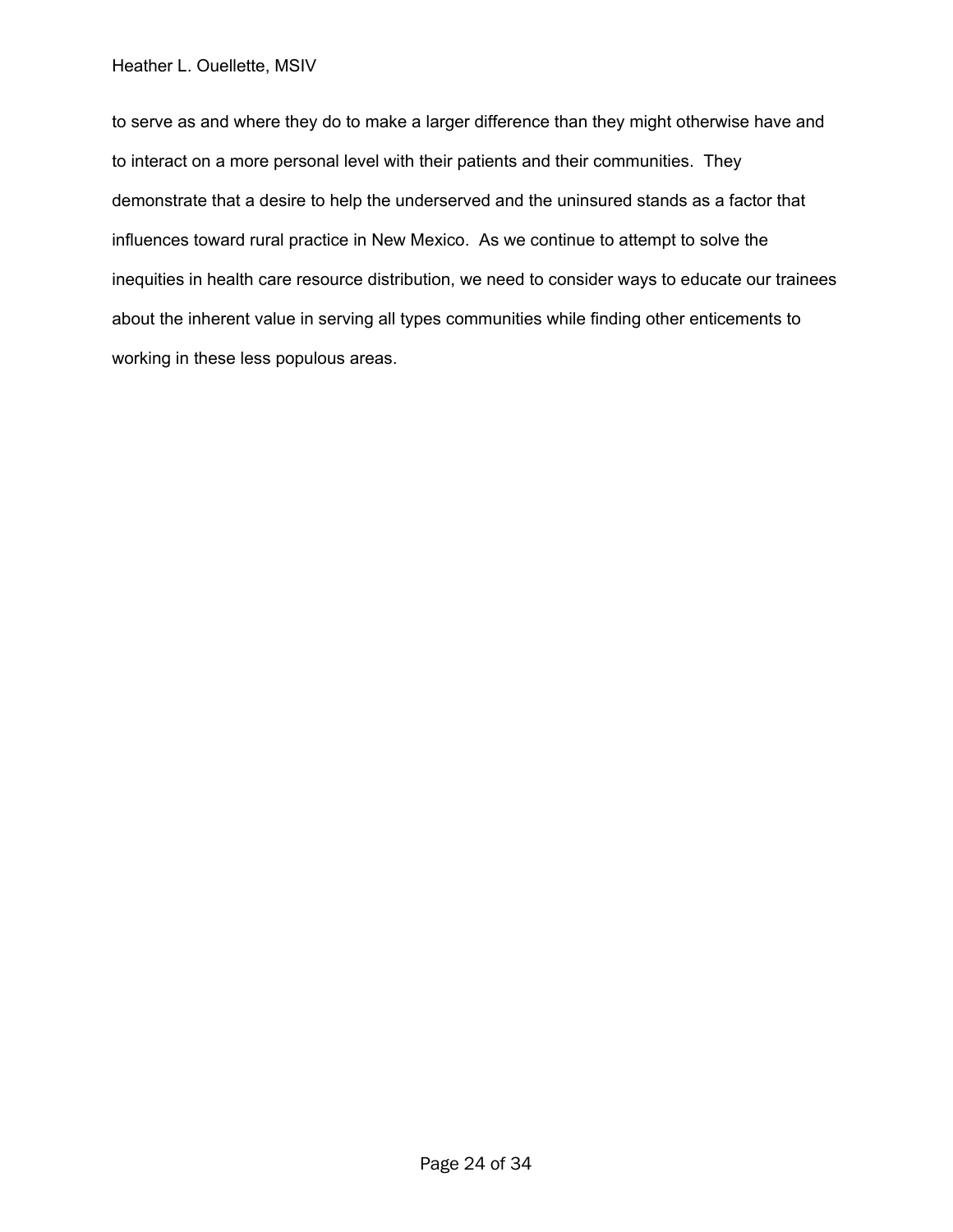### **TABLE 1. RESPONSE RATE TABLE BY CLINICIAN TYPE BY PRACTICE COMMUNITY TYPE**

|                                     | <b>PRACTICE</b><br><b>COMMUNITY</b><br><b>TYPE</b> | <b>SURVEYS</b><br><b>MAILED</b> | <b>NON-ELIGIBLE</b> |             |                     | <b>REFUSALS</b> | <b>RESPONSES</b> | <b>RESPONSE</b><br><b>RATE</b> |                |
|-------------------------------------|----------------------------------------------------|---------------------------------|---------------------|-------------|---------------------|-----------------|------------------|--------------------------------|----------------|
| <b>CLINICIAN</b><br><b>TYPE</b>     |                                                    | N                               | N                   | %           | N                   | %               | N                | %                              |                |
| Physician                           | Rural<br>Urban                                     | 150<br>150                      | 9<br>23             | 6<br>15     | 3<br>$\overline{2}$ | 2<br>1.3        | 42<br>45         | 28<br>30                       | 29.8%<br>35.4% |
|                                     | Total MD                                           | 300                             | 32                  | 10.7        | 5                   | 1.7             | 87               | 29                             | 32.5%          |
| <b>Nurse</b><br><b>Practitioner</b> | Rural<br>Urban                                     | 150<br>150                      | 10<br>22            | 6.7<br>14.7 | 2                   | 0.7<br>1.3      | 61<br>40         | 40.7<br>26.7                   | 43.6%<br>31.3% |
|                                     | <b>Total NP</b>                                    | 300                             | 32                  | 10.7        | 3                   |                 | 101              | 33.7                           | 37.7%          |
|                                     |                                                    |                                 |                     |             |                     |                 |                  |                                |                |
|                                     | Total                                              | 600                             | 64                  | 10.7        | 8                   | 1.3             | 188              | 31.3                           | 35.1%          |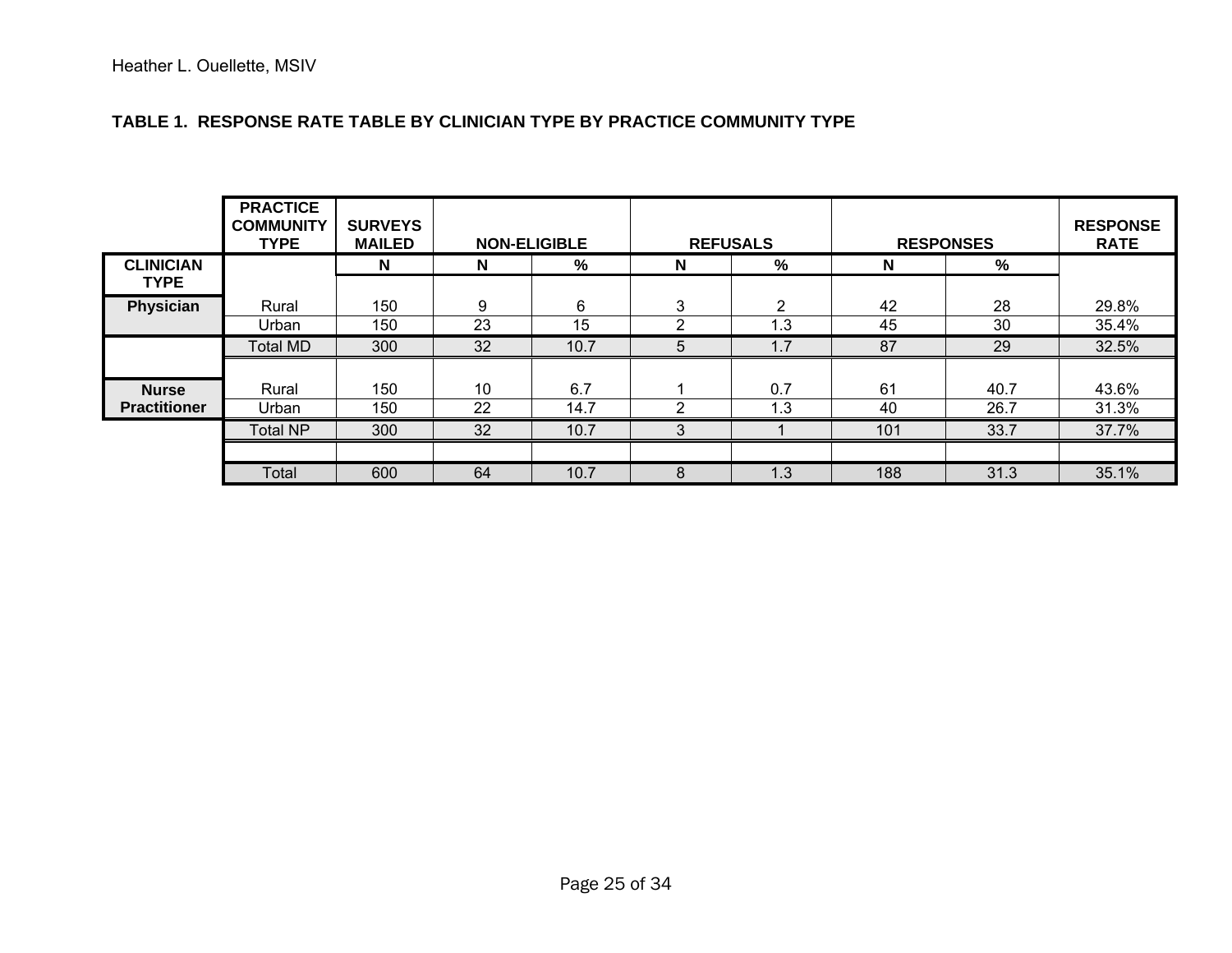# **Table 2. Characteristics of Providers Returning Completed Surveys**

|                                                      | <b>Primary Care Provider Type</b> |                           |                           |                           |  |  |  |  |  |
|------------------------------------------------------|-----------------------------------|---------------------------|---------------------------|---------------------------|--|--|--|--|--|
|                                                      |                                   | <b>Physician</b>          | <b>Nurse Practitioner</b> |                           |  |  |  |  |  |
|                                                      |                                   | <b>Practice Community</b> |                           | <b>Practice Community</b> |  |  |  |  |  |
|                                                      | <b>Rural</b>                      | Urban                     | <b>Rural</b>              | Urban                     |  |  |  |  |  |
| <b>Respondent Characteristic:</b>                    | $(n=42)$                          | $(n=45)$                  | $(n=60)$                  | $(n=40)$                  |  |  |  |  |  |
|                                                      |                                   |                           |                           |                           |  |  |  |  |  |
| Returned completed survey                            | 30%                               | 35%                       | 44%                       | $31\%$ *                  |  |  |  |  |  |
|                                                      |                                   |                           |                           |                           |  |  |  |  |  |
| Gender: % Male / % female                            | 71/29                             | 40/60                     | 12/88                     | $12/88*$                  |  |  |  |  |  |
|                                                      |                                   |                           |                           |                           |  |  |  |  |  |
| Age in years                                         | 52.1                              | 51.7                      | 53.4                      | 49.7                      |  |  |  |  |  |
|                                                      |                                   |                           |                           |                           |  |  |  |  |  |
| Ethnic/racial group:                                 |                                   |                           |                           |                           |  |  |  |  |  |
|                                                      |                                   |                           |                           |                           |  |  |  |  |  |
| Hispanic %                                           | $\overline{17}$                   | 21                        | 8                         | 25                        |  |  |  |  |  |
|                                                      |                                   |                           |                           |                           |  |  |  |  |  |
| Native American %                                    | $\overline{5}$                    | $\mathbf 0$               | $\overline{2}$            | $\overline{2}$            |  |  |  |  |  |
|                                                      |                                   |                           |                           |                           |  |  |  |  |  |
| White/Anglo %                                        | 81                                | 88                        | 89                        | 75                        |  |  |  |  |  |
|                                                      |                                   |                           |                           |                           |  |  |  |  |  |
| African American                                     | 5                                 | $\mathbf 0$               | $\mathbf 0$               | 3                         |  |  |  |  |  |
|                                                      |                                   |                           |                           |                           |  |  |  |  |  |
| Asian American                                       | $\overline{2}$                    | $\overline{4}$            | $\mathbf 0$               | $\overline{0}$            |  |  |  |  |  |
|                                                      |                                   |                           |                           |                           |  |  |  |  |  |
| Other groups %                                       | $\mathbf 0$                       | $\mathbf 0$               | $\overline{2}$            | 5                         |  |  |  |  |  |
|                                                      |                                   |                           |                           |                           |  |  |  |  |  |
| Married or living with partner %                     | 86                                | 76                        | 75                        | $\overline{72}$ *         |  |  |  |  |  |
|                                                      |                                   |                           |                           |                           |  |  |  |  |  |
| Length of time lived in rural area lifetime, years   | 23.0                              | 11.6                      | 32.0                      | $16.3*$                   |  |  |  |  |  |
|                                                      |                                   |                           |                           |                           |  |  |  |  |  |
| Length of time practicing health care, years         | 21.5                              | 20.4                      | 28.4                      | $24.1*$                   |  |  |  |  |  |
|                                                      |                                   |                           |                           |                           |  |  |  |  |  |
| Length of time practicing in current community, yrs. | 11.7                              | 14.7                      | 13.9                      | 14.0                      |  |  |  |  |  |

 $*$  p < 0.05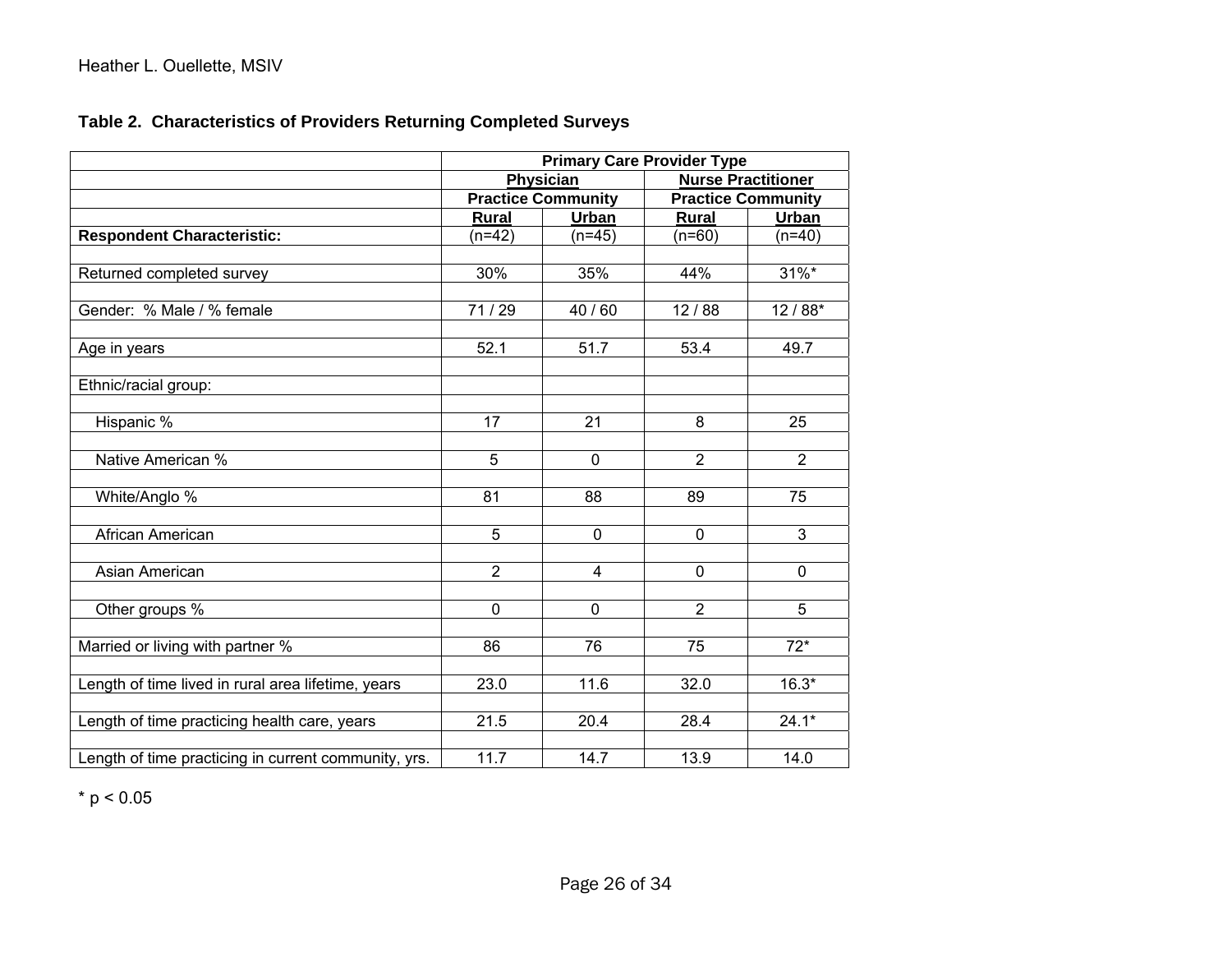|  |  |  |  |  |  |  |  | Table 3. Mean provider ratings of self-perceived influence of various factors in deciding to select their current practice community |  |
|--|--|--|--|--|--|--|--|--------------------------------------------------------------------------------------------------------------------------------------|--|
|--|--|--|--|--|--|--|--|--------------------------------------------------------------------------------------------------------------------------------------|--|

|                                                                                                                                      |                   | <b>Primary Care Physician</b>      | <b>Nurse Practitioner</b><br><b>Practice Community Location</b> |           |           |          |           |          |           |           |
|--------------------------------------------------------------------------------------------------------------------------------------|-------------------|------------------------------------|-----------------------------------------------------------------|-----------|-----------|----------|-----------|----------|-----------|-----------|
|                                                                                                                                      |                   | <b>Practice Community Location</b> |                                                                 |           |           |          |           |          |           |           |
| How much did each listed factor influence your decision                                                                              | <b>Rural</b>      |                                    | Urban                                                           |           |           | Rural    |           | Urban    |           |           |
| to select the community where you now practice? <sup>1,2</sup>                                                                       | $(n=42)$          |                                    | $(n=45)$                                                        |           | Cohen's   | $(n=61)$ |           | $(n=40)$ |           | Cohen's   |
|                                                                                                                                      | <b>SD</b><br>Mean |                                    | Mean                                                            | <b>SD</b> | d         | Mean     | <b>SD</b> | Mean     | <b>SD</b> | d         |
| 1. Being in an independent practice under my control                                                                                 | 3.15              | (2.22)                             | 3.63                                                            | (2.22)    | $-0.29$   | 4.49     | (2.23)    | 4.20     | (2.04)    | 0.16      |
| 2. Being able to care for pts. who lack insurance                                                                                    | 4.12              | (2.00)                             | 3.60                                                            | (1.79)    | $0.31***$ | 4.30     | (1.86)    | 3.53     | (1.93)    | $0.43**$  |
| 3. Having a relatively high salary                                                                                                   | 3.43              | (1.61)                             | 3.46                                                            | (1.49)    | $-0.02$   | 3.95     | (1.39)    | 3.97     | (1.68)    | $-0.01$   |
| 4. Having relatively low levels of on-call time                                                                                      | 3.33              | (1.74)                             | 3.94                                                            | (1.96)    | $-0.37**$ | 4.62     | (2.04)    | 4.91     | (2.05)    | $-0.16$   |
| 5. Having sufficient time off for vacations                                                                                          | 4.38              | (1.87)                             | 4.42                                                            | (1.46)    | $-0.02$   | 4.50     | (1.81)    | 4.54     | (1.79)    | $-0.02$   |
| 6. Being able to control the pace of patient visits                                                                                  | 3.74              | (1.68)                             | 3.97                                                            | (1.81)    | $-0.14$   | 3.49     | (1.88)    | 4.26     | (1.93)    | $-0.43**$ |
| 7. Being able to easily consult with other clinicians                                                                                | 4.26              | (1.74)                             | 4.71                                                            | (1.37)    | $-0.27$   | 4.29     | (1.67)    | 4.91     | (1.86)    | $-0.35**$ |
| 8. Caring for pts. with a wide variety of health concerns                                                                            | 5.23              | (1.36)                             | 4.83                                                            | (1.53)    | 0.24      | 5.17     | (1.50)    | 4.57     | (1.79)    | $0.33**$  |
| 9. Having easy access to coverage for time off                                                                                       | 4.26              | (1.73)                             | 4.48                                                            | (1.69)    | $-0.13$   | 3.70     | (1.86)    | 4.01     | (1.90)    | $-0.17$   |
| 10. Knowing my patients on a relatively personal level                                                                               | 5.34              | (1.19)                             | 5.34                                                            | (1.62)    | 0.00      | 5.40     | (1.52)    | 5.09     | (1.82)    | 0.17      |
| 11. Having a flexible work schedule                                                                                                  | 3.72              | (1.70)                             | 4.69                                                            | (1.55)    | $-0.59**$ | 4.35     | (1.89)    | 4.13     | (1.69)    | 0.12      |
| 12. Having adequate staff to deal with paperwork                                                                                     | 3.74              | (1.60)                             | 4.19                                                            | (1.82)    | $-0.27$   | 3.98     | (1.98)    | 3.29     | (1.69)    | $0.39**$  |
| 13. Having a business manager to deal with insurance                                                                                 | 4.58              | (1.86)                             | 4.37                                                            | (1.91)    | 0.13      | 3.79     | (1.99)    | 3.31     | (2.23)    | 0.27      |
| 14. Feeling like a part of the local community                                                                                       | 5.22              | (1.46)                             | 4.85                                                            | (1.66)    | 0.22      | 5.49     | (1.59)    | 5.16     | (1.98)    | 0.18      |
| 15. Being able to keep work and home life separate                                                                                   | 4.04              | (1.65)                             | 4.65                                                            | (1.59)    | $-0.36**$ | 4.64     | (1.81)    | 4.73     | (1.82)    | $-0.05$   |
| 16. Having a set and consistent work schedule                                                                                        | 3.91              | (1.72)                             | 4.27                                                            | (1.69)    | $-0.22$   | 4.54     | (1.69)    | 4.30     | (2.01)    | 0.13      |
| 17. Having staff with the most up to date training                                                                                   | 3.73              | (1.50)                             | 3.75                                                            | (1.76)    | $-0.01$   | 3.54     | (1.64)    | 3.64     | (1.81)    | $-0.06$   |
| 18. Being able to interact with pts. outside the clinic                                                                              | 3.88              | (1.58)                             | 3.07                                                            | (1.71)    | $0.48**$  | 4.33     | (1.92)    | 3.09     | (1.50)    | $0.69**$  |
| 19. Having easy access to consult specialist providers                                                                               | 3.61              | (1.76)                             | 4.82                                                            | (1.31)    | $-0.73**$ | 3.86     | (1.65)    | 4.53     | (1.71)    | $-0.37**$ |
| 20. Being able to care for underserved people                                                                                        | 5.13              | (1.70)                             | 4.06                                                            | (1.80)    | $0.64***$ | 5.46     | (1.57)    | 5.14     | (1.84)    | 0.18      |
| 21. Have time to work w/ pts to solve their problems                                                                                 | 4.67              | (1.27)                             | 4.69                                                            | (1.55)    | 0.01      | 4.85     | (1.69)    | 5.30     | (1.77)    | $-0.25$   |
| 22. Being able to consult w/ pts' families about their care                                                                          | 4.39              | (1.32)                             | 4.19                                                            | (1.78)    | 0.12      | 4.52     | (1.79)    | 4.29     | (1.86)    | 0.13      |
| 23. Being able to use newest therapies & technologies                                                                                | 3.34              | (1.53)                             | 4.23                                                            | (1.51)    | $-0.53**$ | 3.75     | (1.62)    | 3.61     | (1.63)    | 0.07      |
| 24. Caring for people who can afford good health care                                                                                | 2.83              | (1.57)                             | 3.48                                                            | (1.42)    | $-0.39**$ | 3.22     | (1.63)    | 2.97     | (1.55)    | 0.14      |
| All items were rated on a scale from $1 =$ "not at all" to $7 =$ "very much."                                                        |                   |                                    |                                                                 |           |           |          |           |          |           |           |
| $2^2$ A Provider Group(2) X Community Location (2) X Item (24) repeated measures MANOVA revealed the following multivariate effects: |                   |                                    |                                                                 |           |           |          |           |          |           |           |

ltem (p<0.001); Item by Community Location (p<0.02); Item by Provider Group (p<0.01); Item by Community Location by Provider Group (p<0.08).<br><sup>3</sup> Differences in Rural vs. Urban item means are significantly different by Fish

Differences in means between items within any column of 0.12 or greater are significantly different at p = 0.05 by Fisher's LSD.

# **Table 4. Mean provider ratings of self-perceived influence of various factors drawing providers to communities where they now practice**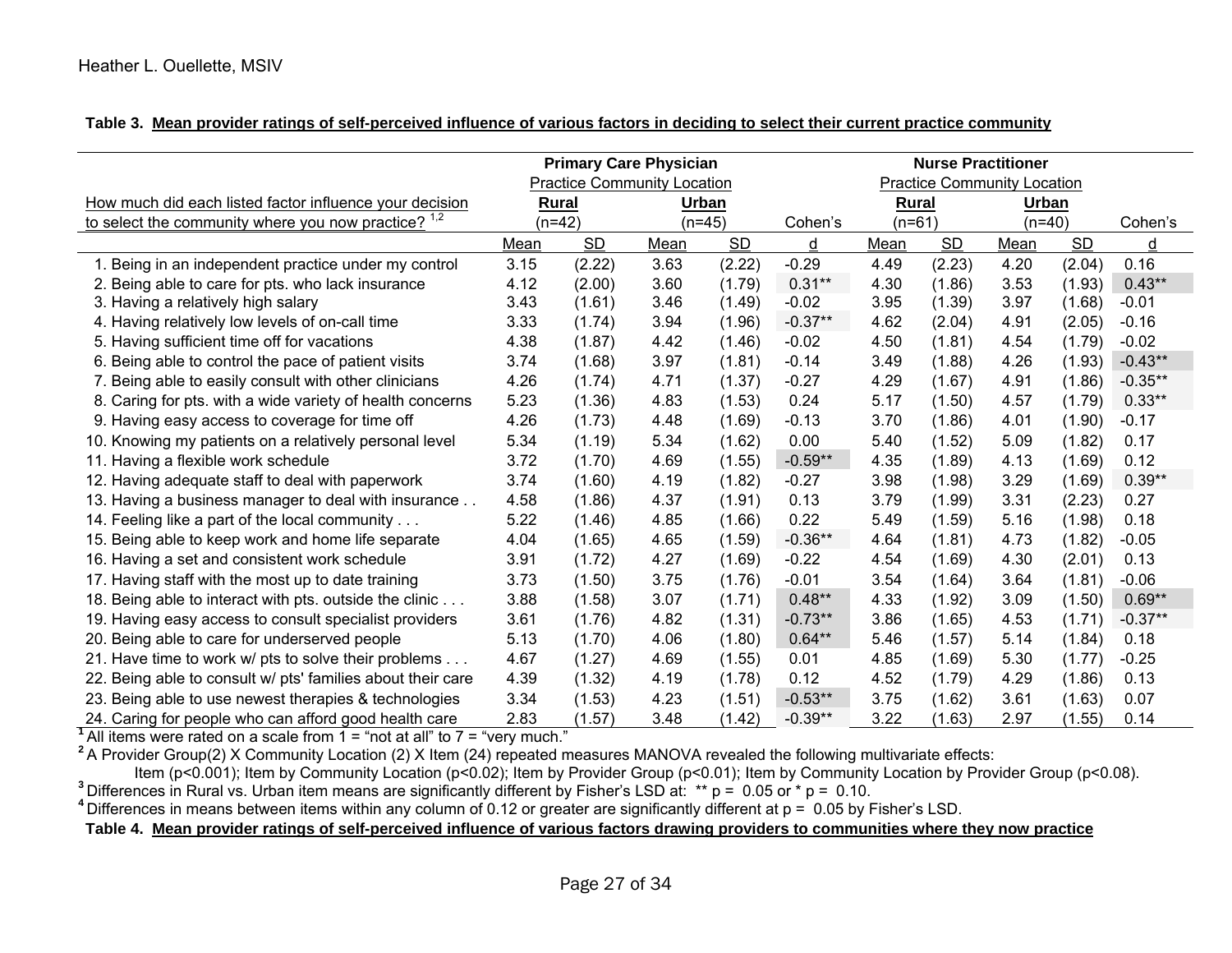|                                                            |                   |              | <b>Primary Care Physician</b>      |        | <b>Nurse Practitioner</b> |                                    |        |                   |        |          |
|------------------------------------------------------------|-------------------|--------------|------------------------------------|--------|---------------------------|------------------------------------|--------|-------------------|--------|----------|
|                                                            |                   |              | <b>Practice Community Location</b> |        |                           | <b>Practice Community Location</b> |        |                   |        |          |
| How much did the listed things draw you                    |                   | <b>Rural</b> | Urban                              |        |                           | Rural                              |        | Urban             |        |          |
| to the community or practice where you now practice? $1.2$ | (n=42)            |              | (n=45)                             |        | Cohen's                   | $(n=61)$                           |        | $(n=40)$          |        | Cohen's  |
|                                                            | SD.<br>Mean       |              | Mean                               | SD.    | d                         | Mean                               | SD.    | Mean              | SD.    | d        |
| a. Salary level                                            | 3.55 <sup>4</sup> | (1.63)       | 3.11 <sup>4</sup>                  | (1.42) | 0.25 <sup>3</sup>         | 3.28 <sup>4</sup>                  | (1.45) | 3.80 <sup>4</sup> | (1.76) | $-0.283$ |
| b. Job benefits                                            | 3.55              | (1.77)       | 3.67                               | (1.54) | $-0.07$                   | 3.79                               | (1.85) | 4.15              | (1.96) | $-0.19$  |
| c. Helping meet loan repayment obligations                 | 2.69              | (2.28)       | 1.98                               | (1.66) | 0.40                      | 2.31                               | (1.87) | 2.00              | (1.70) | 0.17     |
| d. Safety of the community                                 | 3.64              | (1.85)       | 3.24                               | (1.60) | 0.22                      | 3.92                               | (1.86) | 2.98              | (1.78) | 0.51     |
| e. I could contribute more to the community here           | 5.12              | (1.47)       | 4.01                               | (1.71) | $0.62**$                  | 5.20                               | (1.66) | 4.50              | (1.71) | 0.38     |
| f. I identify with the people I care for here              | 4.60              | (1.67)       | 4.60                               | (1.51) | 0.00                      | 4.64                               | (1.67) | 4.63              | (1.55) | 0.01     |
| g. Previous experience in working in similar contexts      | 4.14              | (1.86)       | 3.58                               | (1.89) | 0.31                      | 3.98                               | (1.85) | 3.90              | (1.91) | 0.04     |
| h. Cultural activities in the community                    | 3.64              | (1.90)       | 4.22                               | (1.87) | $-0.33$                   | 3.90                               | (1.56) | 3.45              | (1.78) | 0.24     |
| i. Spouse education, job or career opportunities           | 2.86              | (1.93)       | 4.02                               | (2.38) | $-0.65**$                 | 3.16                               | (2.36) | 3.25              | (2.01) | $-0.05$  |
| j. Educational quality or opportunities for children       | 2.45              | (1.76)       | 3.73                               | (1.95) | $-0.72**$                 | 2.30                               | (1.67) | 2.83              | (2.05) | $-0.29$  |
| k. Outdoor activities available in the area                | 4.90              | (1.59)       | 5.40                               | (1.23) | $-0.28$                   | 4.69                               | (2.01) | 3.78              | (2.06) | 0.49     |
| I. Being actively recruited for the job or community       | 3.79              | (2.04)       | 3.00                               | (1.80) | 0.44                      | 3.44                               | (2.16) | 2.90              | (1.88) | 0.29     |

**1** All items were rated by providers on a scale from 1 = "not at all" to 7 = "very much."

**2** A Provider Group(2) X Community Location(2) X Item(12) repeated measures MANOVA revealed the following multivariate effects: Item (p<0.001); Item by Community Location (p<0.001); Item by Provider Group (p<0.03); Item by Community Location by Provider Group, p<0.02).

**3** Differences in Rural vs. Urban item means are significantly different by Fisher's LSD at: \*\* p = 0.05 or \* p = 0.10.

**4** Differences in means between items within any column of 0.12 or greater are significantly different at p = 0.05 by Fisher's LSD.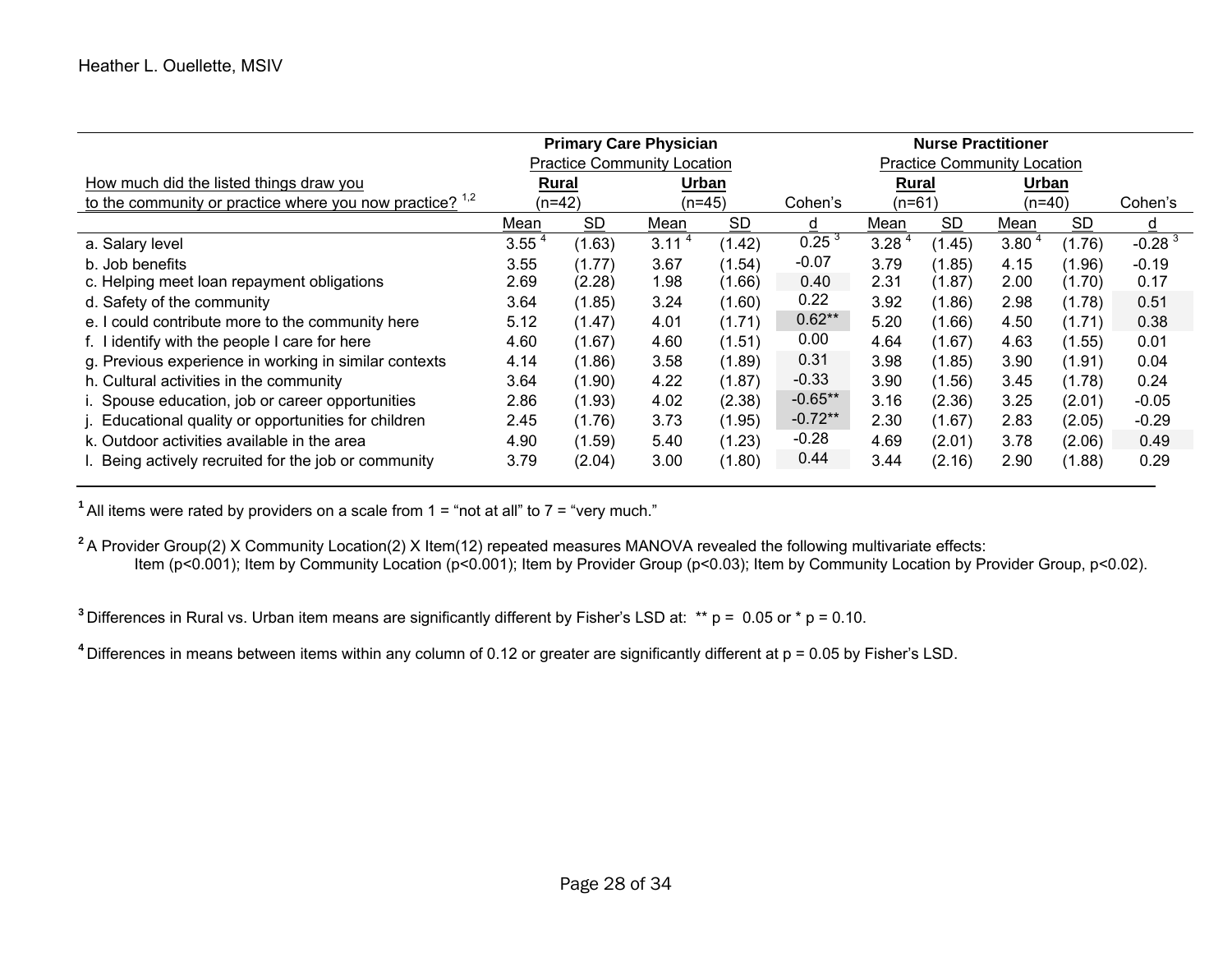# **Figure 1.**

# Primary care physician ratings of the influence of factors on their decision to select communities where they now practice health care



# **Physicians**

- Factor 1: Ability to Provide the Best Technical Health Care items s, q, w, g, l, m (see Table 3).
- Factor 2: Ability to Personally Relate to Patients items t, b, v, u, j, h, r, n.
- Factor 3: Characteristics of the Professional Position items e, d, l, k, o, p, c.
- Factor  $4$ : Control over the Practice items a, f, x.

Factors were derived from an exploratory maximum likelihood factor analysis on which all items loaded 0.34 or higher and are computed as equally weighted summed composite variables.

Repeated measures MANOVA effects: Factors (p<0.001); Factors X Community (p<0.001).

Degree of Influence for the 24 items was rated on a scale of:  $1 =$  "not at all" to  $7 =$  "very much."

Pooled SD = 1.32 for factor rating scores.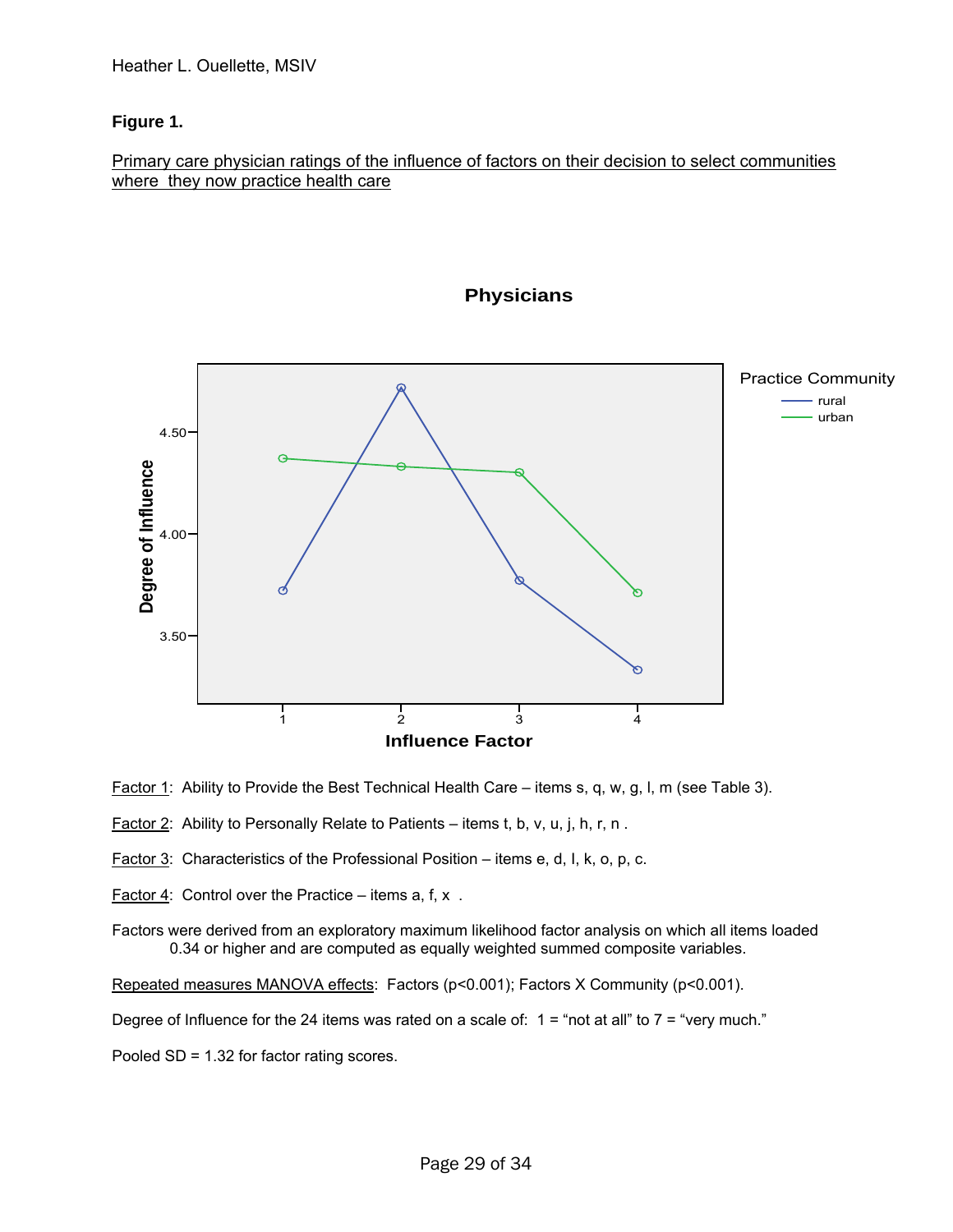# **Figure 2.**

Primary care nurse practitioner ratings of the influence of factors on their decision to select communities where they now practice health care.



# **Nurse Practitioners**

**Factor 1:** Ability to Provide the Best Technical Health Care – items s, q, w, g, l, m (see Table 3).

- Factor 2: Ability to Personally Relate to Patients items t, b, v, u, j, h, r, n.
- Factor 3: Characteristics of the Professional Position items e, d, l, k, o, p, c.
- Factor  $4$ : Control over the Practice items a, f, x.
- Factors were derived from an exploratory maximum likelihood factor analysis on which all items loaded 0.34 or higher and are computed as equally weighted summed composite variables.

Repeated measures MANOVA effects: Factors (p<0.001); Factors X Community (p<0.001).

Degree of Influence for the 24 items was rated on a scale of:  $1 = \text{``not at all''}$  to  $7 = \text{``very much."}$ 

Pooled SD = 1.32 for factor rating scores.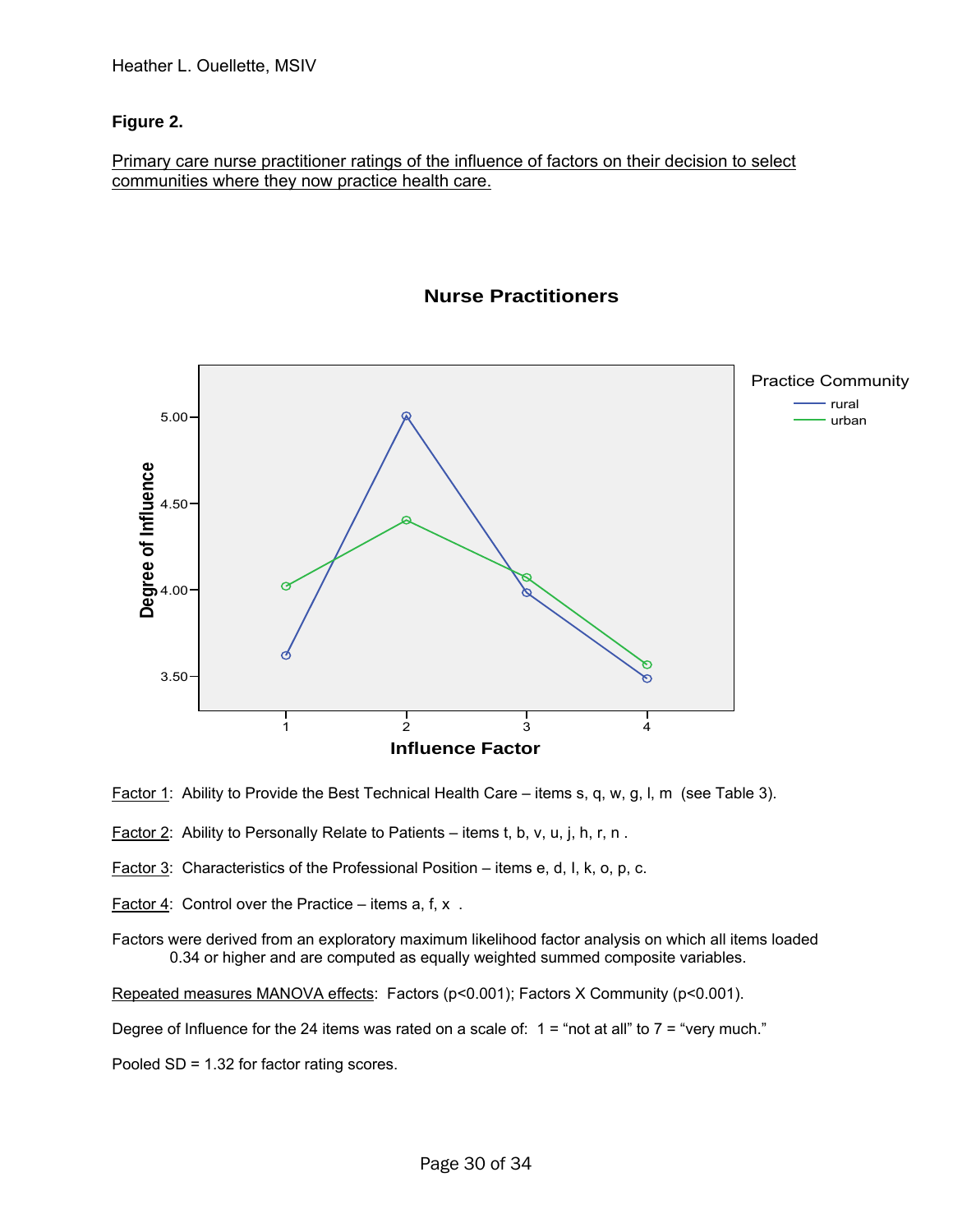# **Figure 3.**

Primary care physician ratings of the factors that drew them to the communities where they now practice health care.



**Physicians**

Factor 1: Contribution and Connection to Community – items e, f, h, g, d, k (see Table 4).

Factor 2: Salary and Benefits – items a, b.

Factor 3: Characteristics of the Professional Position – items j, i.

Factors were derived from an exploratory maximum likelihood factor analysis on which all items loaded 0.36 or higher and are computed as equally weighted summed composite variables.

Repeated measures MANOVA effects: Factors (p<0.001); Factors X Community (p<0.01); Factors X Community X Provider Type (p<0.06).

Degree of Influence for the 12 items was rated on a scale of:  $1 =$  "not at all" to  $7 =$  "very much."

Pooled SD = 1.60 for factor rating scores.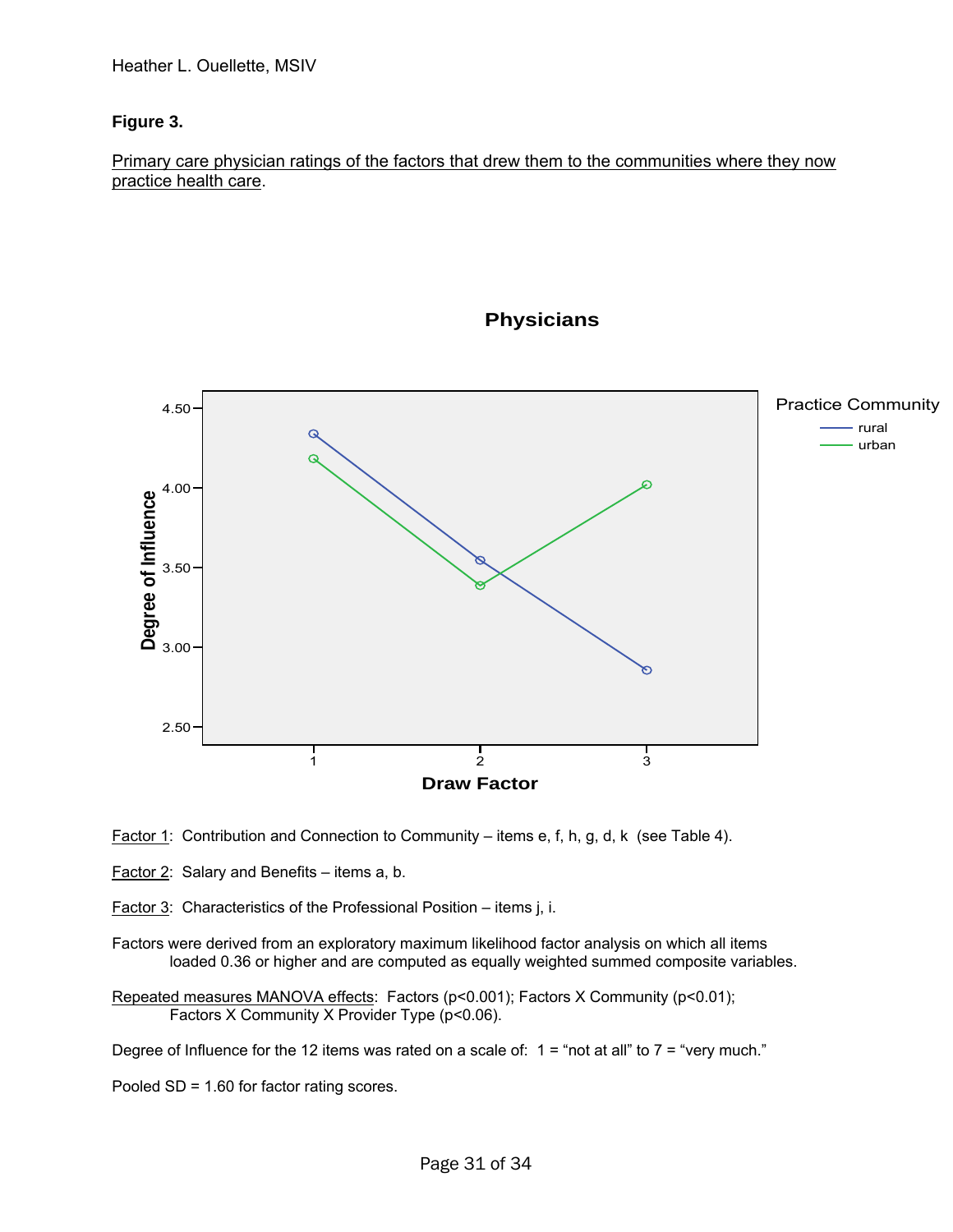# **Figure 4.**

#### Nurse practitioner ratings of the factors that drew them to the communities where they now practice health care.



#### **Nurse Practitioners**

- Factor 1: Contribution and Connection to Community items e, f, h, g, d, k (see Table 4).
- Factor 2: Salary and Benefits items a, b .

Factor 3: Characteristics of the Professional Position – items j, i.

Factors were derived from an exploratory maximum likelihood factor analysis on which all items loaded 0.36 or higher and are computed as equally weighted summed composite variables.

Repeated measures MANOVA effects: Factors (p<0.001); Factors X Community (p<0.01); Factors X Community X Provider Type (p<0.06).

Degree of Influence for the 12 items was rated on a scale of:  $1 = \text{``not at all'' to 7 = "very much."}$ 

Pooled SD = 1.60 for factor rating scores.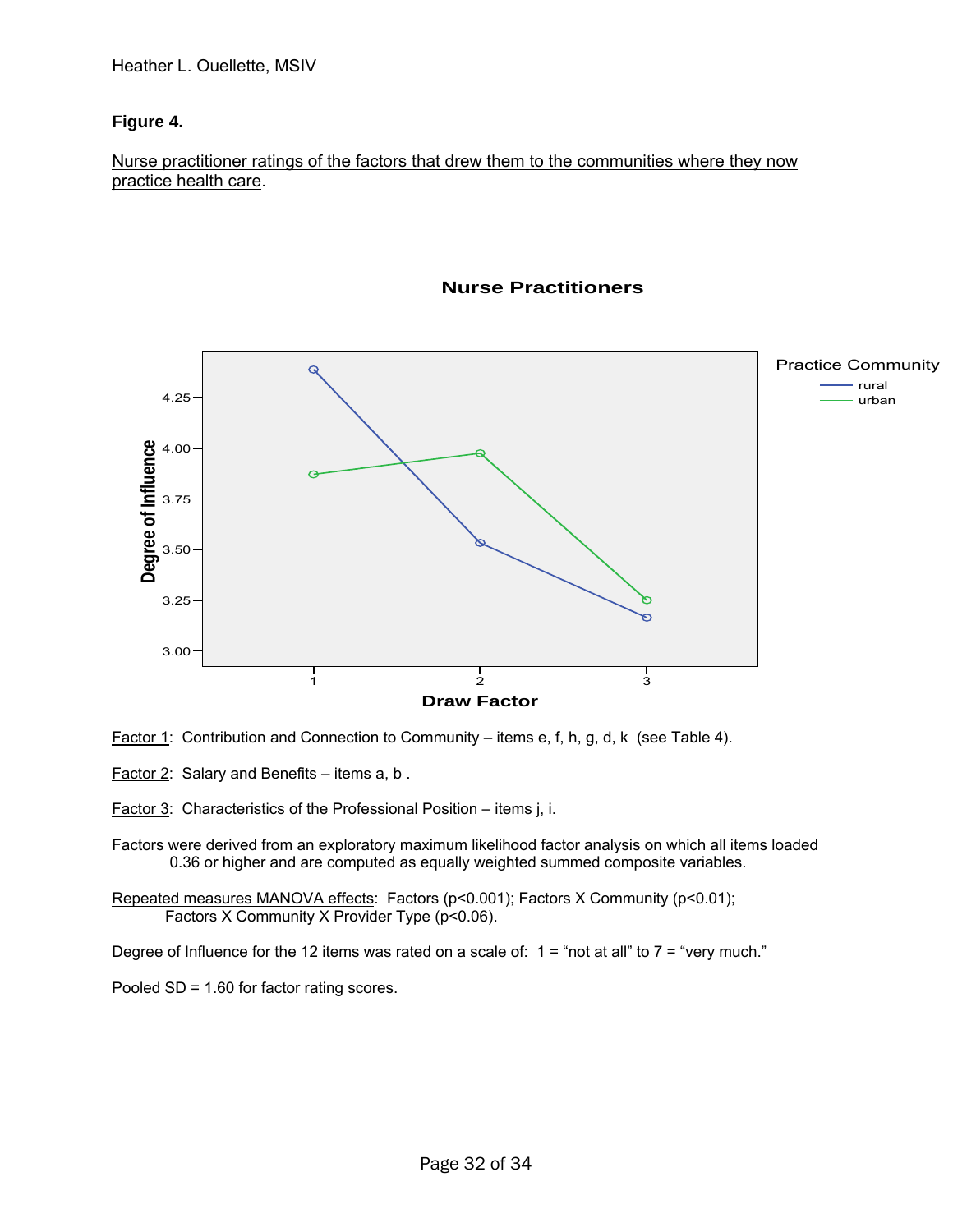# **REFERENCES**

1. North Carolina Rural Health Research Program. Facts about rural physicians. [http://www.shepcenter.unc.edu/research\\_programs/rural\\_program.phy.html](http://www.shepcenter.unc.edu/research_programs/rural_program.phy.html) .

2. Rabinowitz HK, Diamond JJ, Markham FW, Rabinowitz C. Long term retention of graduates from a program to increase the supply of rural family physicians. *Academic Medicine*. 2005;80:728-732.

3. Rabinowitz HK, Diamond JJ, Markham FW, Paynter NP. Critical factors for designing programs to increase the supply and retention of rural primary care physicians. *JAMA*, 2001;286:1041-1048.

4. Pacheco M, Weiss D, Valiant K, Bachofer S, Garrett B, Dodson WH, Rubina C, Umland B, Derksen D, Heffron W, Kaufman A. The impact on rural New Mexico of a family medicine residency. *Academic Medicine*. 2005;80:739-744.

5. Nic Gabhainn S, Murphy AW, Kelleher C. A national general practice census: characteristics of rural general practices. *Family Practice*. 2001;18: 622-625.

6. Loue S and Quill BE (Eds.) Handbook of Rural Health, 20001; 338-339.

7. Rosenblatt RA, Schneeweiss R, Hart LG, Casey S, Andrilla CHA, Chen FM. Family medicine training in rural areas. *JAMA*. 2002;288:1063-1064.

8. Brooks, GR, Walsh M, Marden RE, Lewis M, Clawson A. The roles of nature and nurture in the recruitment and retention of primary care physicians in rural areas: a review of the literature. *Academic Medicine*. 2002;77:790-798.

9. Rabinowitz, HK. Recruitment, retention and follow up of graduates of a program to increase the number of family physicians in rural and underserved areas. *New England Journal of Medicine*. 1993;328:934-939.

10. Stookey JR, Baker HH, Nemitz JW. How West Virginia school of osteopathic medicine achieves its mission of providing rural primary care physicians. *JAOA.* 2000;100:723-726.

11. Wilkinson D, Laven G, Pratt N, Beilby J. Impact of undergraduate and postgraduate rural training and medical school entry criteria on rural practice among Australian general practitioners; national study of 2414 doctors. *Medical Education*. 2003;37:809-814.

12. Laven, G, Wilkinson, D. rural doctors and rural backgrounds: how strong is the evidence? A systematic review. *Australian Journal of Rural Health*. 2003;11:277-284.

13. Martin, KE. Nurse practitioners: a comparison of rural-urban practice patterns and willingness to serve in underserved areas. *Journal of the American Academy of Nurse Practitioners*. 2000;12:491-496.

14. Kippenbrock T, Stacy A, Gilbert-Palmer D. Educational strategies to enhance placement and retention of nurse practitioners in rural Arkansas. *Journal of the American Academy of Nurse Practitioners*. 2004;16:139-143.